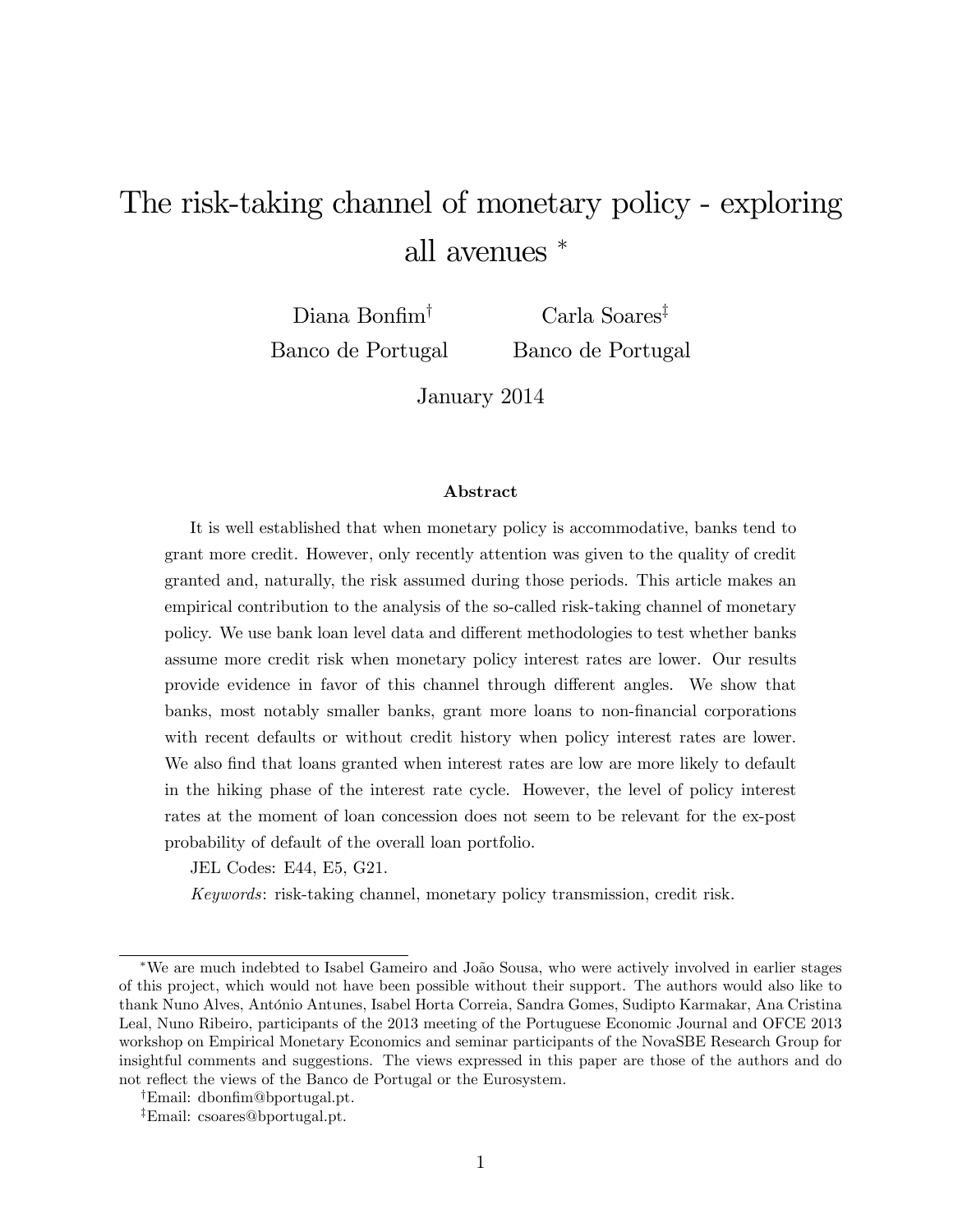### 1 Introduction

Since the onset of the financial crisis, there has been an increasing interest on the links between the Önancial system and monetary policy. One of the recent avenues of research has focused on the transmission of monetary policy through banks' risk-taking behavior, usually labeled as the risk-taking channel (Adrian and Shin, 2008, 2010a and b, JimÈnez, Ongena, Peydró and Saurina, 2014). The basic idea is that in an environment of low policy interest rates, the incentive for banks to take more risk into their balance sheets increases. In the last few years, the literature on this channel has flourished. Several authors have found a negative relationship between the level of monetary policy interest rates and bank risk-taking. Generally, the results suggest that in the short-run lower policy interest rates decrease the total credit risk of the banking sector, since the impact via the increase in borrowers' repayment capacity for outstanding loans is more significant. However, in the medium-term, the higher risk-taking may eventually materialize in a deterioration of banks' asset quality, especially when a period of low policy interest rates is followed by a recession or by a severe monetary policy contraction.

The main goal of this paper is to explore different mechanisms through which the risktaking channel may operate. Indeed, the identification of this channel is not straightforward. For instance, risk-taking behaviors may be observable ex-ante (e.g., when banks grant loans to borrowers with bad credit history) or only ex-post (i.e., if loans granted during periods of low interest rates turn out to have higher default rates). It is also important to ensure that this risk-taking channel is not confused with the "traditional" credit channel. As credit is expected to increase when interest rates are low (Bernanke and Blinder, 1988), it may happen that both good and bad borrowers have more access to credit when interest rates are lower. Given this, it is important to assess the overall impact on portfolio quality of the loans granted in these periods.

In this paper, we use a unique loan level Portuguese dataset, with loan, firm and bank information, to provide a thorough and comprehensive assessment of the different transmission mechanisms through which the risk-taking channel of monetary policy may operate. Our analysis is built around two main blocks. First, we assess the risk-taking channel at the moment a loan concession decision is taken (ex-ante), both at the extensive and intensive margins. More specifically, we test whether riskier firms obtain more credit when policy interest rates are lower and whether these firms are more likely to obtain a loan in such periods. Second, we evaluate changes in the loan portfolio quality, in terms of probabilities of default. We start by looking at the relationship between the overall quality of the loan portfolio and the level of the policy interest rates, by means of a duration model. After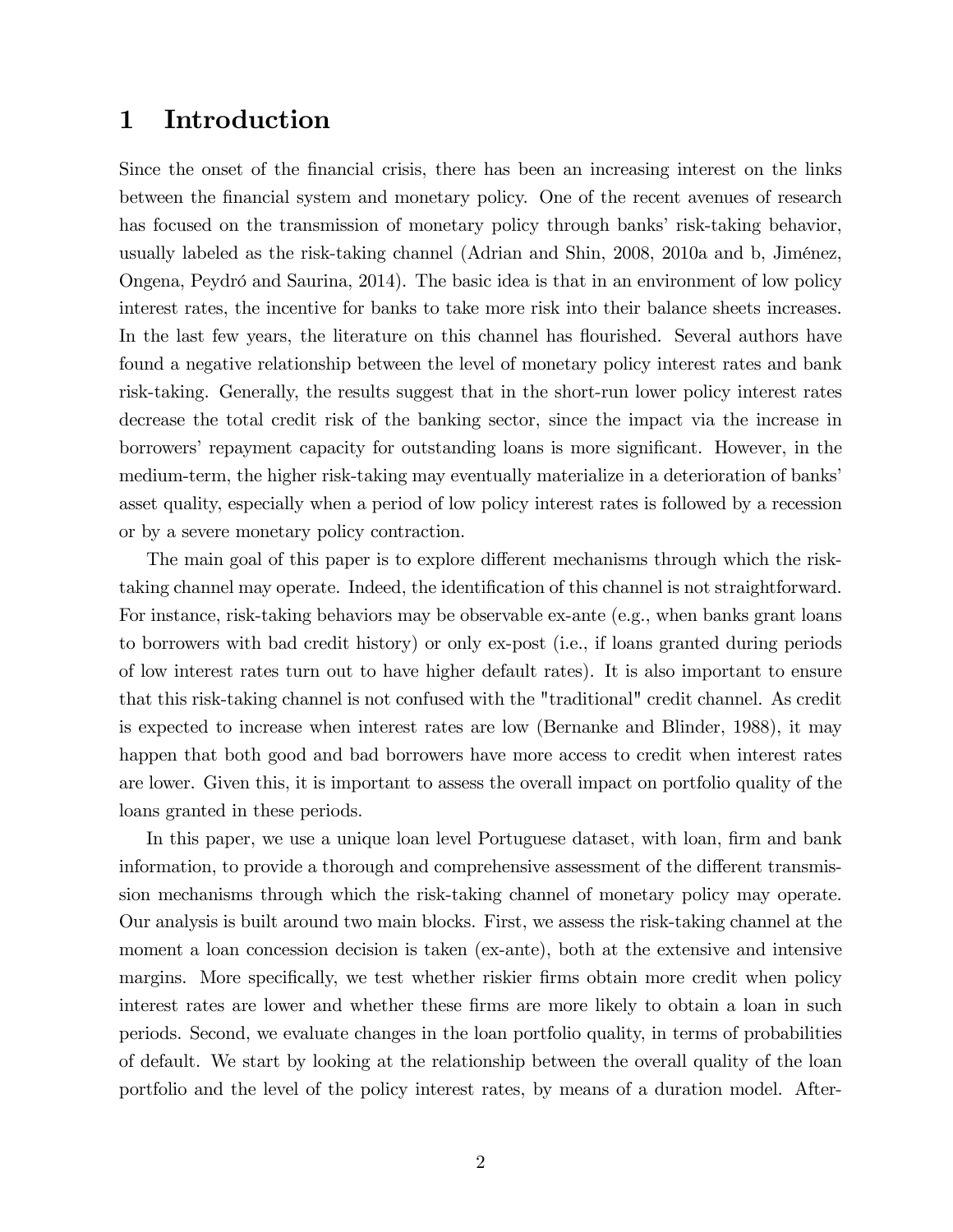wards, we test whether loans granted in a low interest rate environment are more likely to default when interest rates increase, using a differences-in-differences (DID) estimator.

Testing all these hypothesis requires an adequate identification strategy. It is possible to argue that there may be common (unobservable) effects that simultaneously influence the monetary policy stance and banks' risk-taking decisions. If that is the case, it is not possible to infer causality, thereby hindering the correct identification of the risk-taking channel. Our setup allows to overcome this challenging identification problem given that monetary policy decisions can be considered as fully exogenous during the period analyzed (1999-2007). The influence of Portuguese monetary and economic conditions on the decisions taken by the Eurosystem should be negligible. This is the same argument used by JimÈnez et al. (2012, 2014) and, to some extent, by Ioannidou et al. (2009) and Geröl et al. (2012).

Our empirical results broadly support the existence of a risk-taking channel. When monetary policy interest rates are lower, banks increase lending to ex-ante riskier borrowers. Moreover, loans granted when interest rates were low are more likely to default in the hiking phase of the interest rate cycle. However, the level of interest rates at the moment of the loan concession does not seem to be relevant for the ex-post default probabilities of the overall loan portfolio. Thus, our results support the risk-taking channel hypothesis, but the impact of the risk-taking channel on financial stability seems to be rather limited.

Our paper contributes to the expanding empirical literature on the risk-taking channel of monetary policy by looking simultaneously at different transmission mechanisms. By exploring a rich and detailed dataset, with loan, firm and bank information, and by taking advantage of a quasi-experimental setting in which monetary policy decisions can be considered as fully exogenous, we explore several possible transmission mechanisms of the effect of interest rates on banks' risk-taking behaviors. As far as we know, such detailed analysis and, in particular the use of a DID estimator, is unique in this branch of the literature.

The paper is organized in the following way. In section 2 we briefly summarize the theoretical and empirical discussions in the literature on the risk-taking channel. Section 3 describes the dataset used and section 4 details the identification strategy and methodologies followed. In section 5, we assess the risk-taking channel with ex-ante information at the extensive and intensive margins. We focus on the effects of policy interest rates on loan concession by testing two hypotheses: (1) Do firms, and in particular riskier firms, get more credit when policy rates are lower? (section 5.1) and (2) Are banks more likely to lend to ex-ante riskier borrowers when policy rates are lower? (section 5.2). In section 6, we assess the risk-taking channel through changes in loan portfolio quality. Again, two hypotheses are tested: (1) Does the level of the policy rate at loan concession ináuence the (ex-post) probability of default? (section 6.1) and (2) Are loans granted when policy rates are lower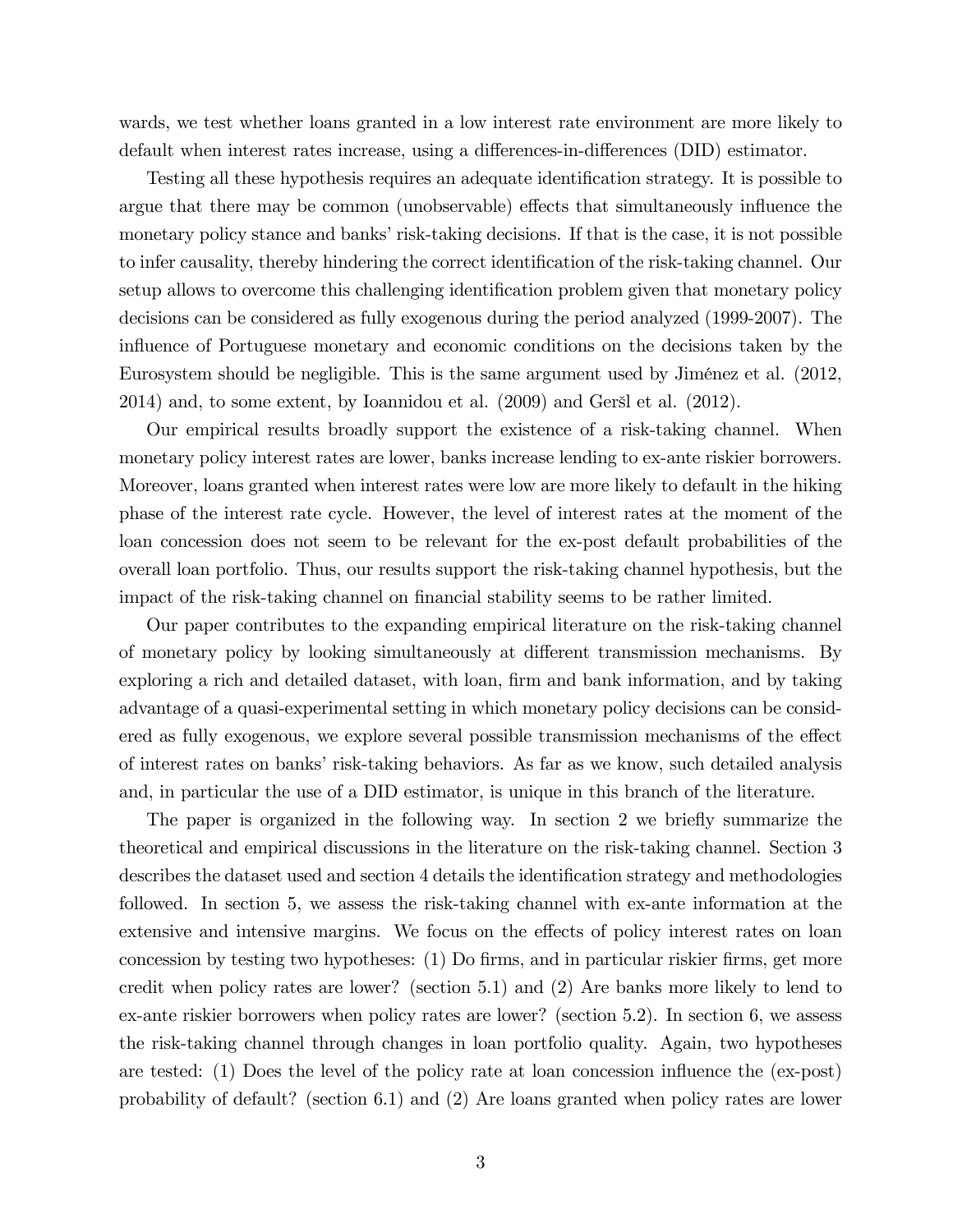more likely to default when interest rates increase? (section 6.2). Section 7 summarizes our main findings.

# 2 An overview of the literature on the risk-taking channel

Since the onset of the financial crisis, there has been an increasing interest on the links between financial stability and monetary policy. One of the recent avenues of research has focused on the transmission of monetary policy through banks' risk-taking behavior (risktaking channel). The basic idea is that in an environment of persistently low policy interest rates, the incentive for banks to take more risk into their balance sheets increases.

The theoretical research on this channel has been expanding significantly during the last few years (DellíAriccia et al., 2011, Borio and Zhu, 2012, Adrian and Shin, 2008, 2010a and b, De Nicolò et al., 2010). These authors have identified some mechanisms through which this channel operates. One of these mechanisms is the search for yield, which occurs mainly through the asset side of financial institutions' balance sheet. A decrease in policy rates decreases their portfolio income and then decreases the incentive to monitor, or similarly, increases search for yield and then risk-taking (Dell'Ariccia et al., 2011).

The risk-taking channel may also operate through risk-shifting, occurring mainly via the liability side of financial institutions' balance sheet. A decrease in policy rates decreases the cost of banks' liabilities, raising the incentive to increase leverage (Dell'Ariccia et al., 2011, Valencia, 2011). Moreover, a prolonged period of low interest rates can affect asset and collateral valuations, as it is associated to lower market volatility, thus reducing risk perception (Gambacorta, 2009). Adrian and Shin (2008, 2010a and b) argue that banks that actively manage their balance sheets target a leverage ratio. When asset prices increase, the balance sheet gets stronger and the leverage ratio decreases. This can be considered equivalent to ìsurplus capacityîrelative to manufacturing Örms. Then, banks use their surplus capacity by increasing their market funding and by expanding credit. With low policy rates, shortterm funding is cheaper. In this setting, banks tend to increase the reliance on short-term funding, while expanding credit to cover riskier projects, thus implying an increase in the risk they assume. This mechanism reinforces itself, since banks increase demand for assets, increasing their price and consequently expanding further their balance sheet and lowering the leverage ratio.

Other authors highlight a distortion of incentives in an environment of very low interest rates. In the model of Acharya and Naqvi (2012), an agency problem between the bank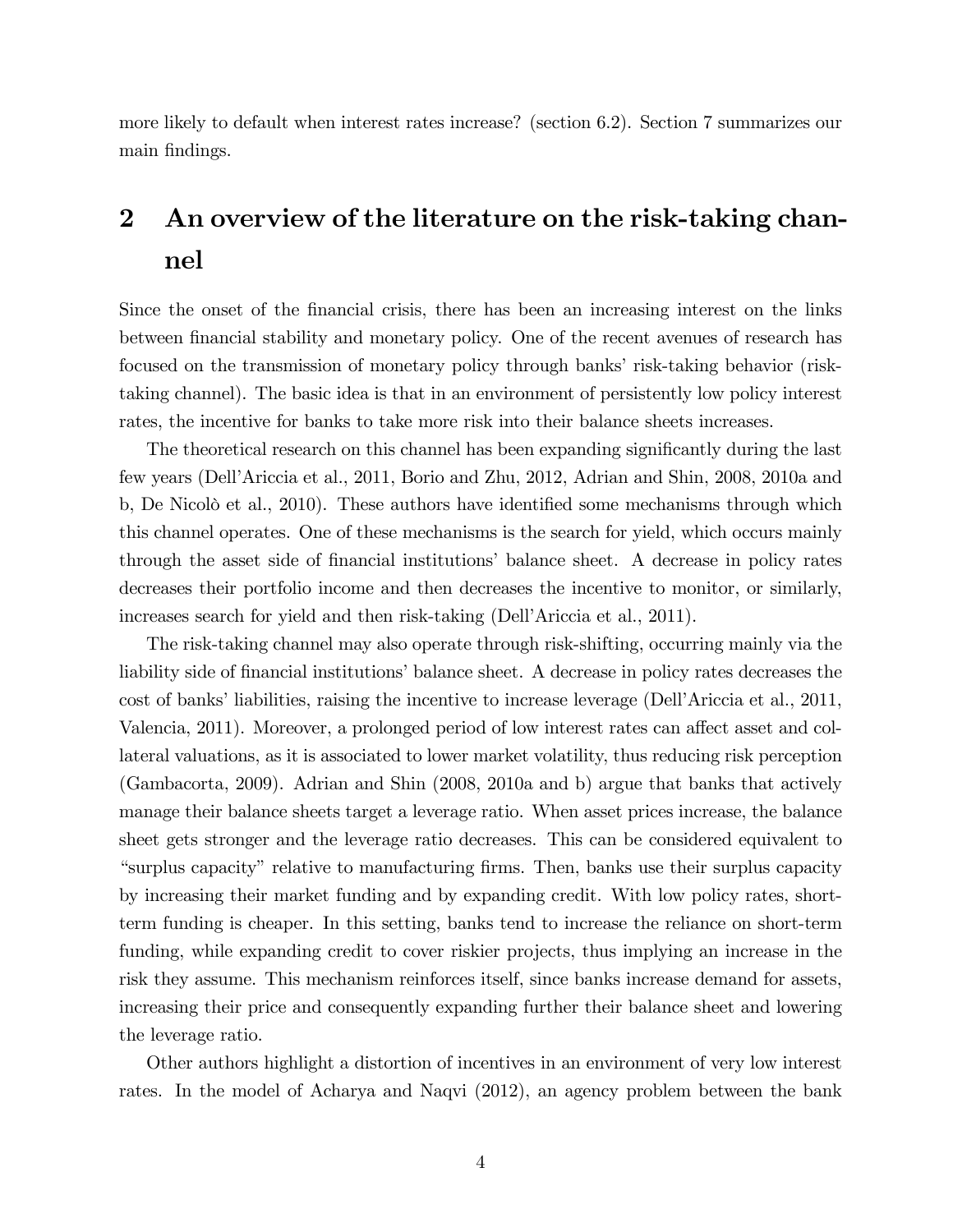manager and the principal induces the bank manager to take excessive risk when the bank is awash with liquidity. This usually occurs in situations of high macroeconomic risk, which usually lead the central bank to loosen its monetary policy. Thus, these authors find an argument in favor of a "leading against the wind" policy, even if the central bank is not aware of where the economy is in the business cycle.

It should be noted that the risk-taking channel differs from the credit channel. The credit channel encompasses two different transmission mechanisms: the bank lending channel and the balance sheet channel. In the former, a loosening of monetary policy via an expansion in bank reserves would raise deposits and, consequently, the amount of bank loans (Bernanke and Blinder, 1988, Disyatat, 2011). The balance sheet channel is based on the financial accelerator concept and works through the demand side of the credit market (Bernanke and Gertler, 1989, 1995). In this case, a monetary policy contraction reduces the net worth of borrowers, amplifying the spending and production effects of the initial shock.

During the last few years, there were several relevant empirical contributions to the literature on the risk-taking channel (Paligorova and Jimenez, 2012). Most of these empirical studies have found evidence that banks increase lending to riskier borrowers when interest rates are low. For instance, using an extensive database on loans applications and granted by Spanish credit institutions, Jiménez et al. (2014) find robust evidence that lower shortterm interest rates imply that less capitalized banks soften their lending standards and increase loans to ex-ante risky borrowers. Moreover, by taking into account time-varying bank heterogeneity, they conclude that risk-taking is influenced not only by the capital level of the banks but it is also consistent with risk-shifting. Using a Bolivian loans database, Ioannidou et al. (2009) also find evidence that banks increase risk-taking when monetary policy rates are lower. This behavior is apparent in the increase in new loans with a higher probability of default, granted to riskier borrowers and with lower loan spreads. There is also evidence of a risk-taking channel in the US, as Paligorova and Santos (2012) show that banks offer relatively lower spreads when lending to riskier borrowers in periods of lower short-term rates. In contrast, Buch et al. (2011) do not find evidence of increased risk-taking during such periods in the US, for the banking sector as a whole, even though they find important differences between different types of banks. Altunbas et al. (2010) use an interest rate gap in order to measure the effect of monetary policy stance on banks risk-taking, using balance sheet data for a sample of banks from 16 countries. They find that banks indeed tend to take more risk when interest rates are below the rate given by a Taylor rule. Using data from bank lending surveys of the euro area and the US, Maddaloni and Peydró (2011) conclude that low short-term interest rates induce a softening in lending standards and that this effect is more pronounced the longer is the period of low interest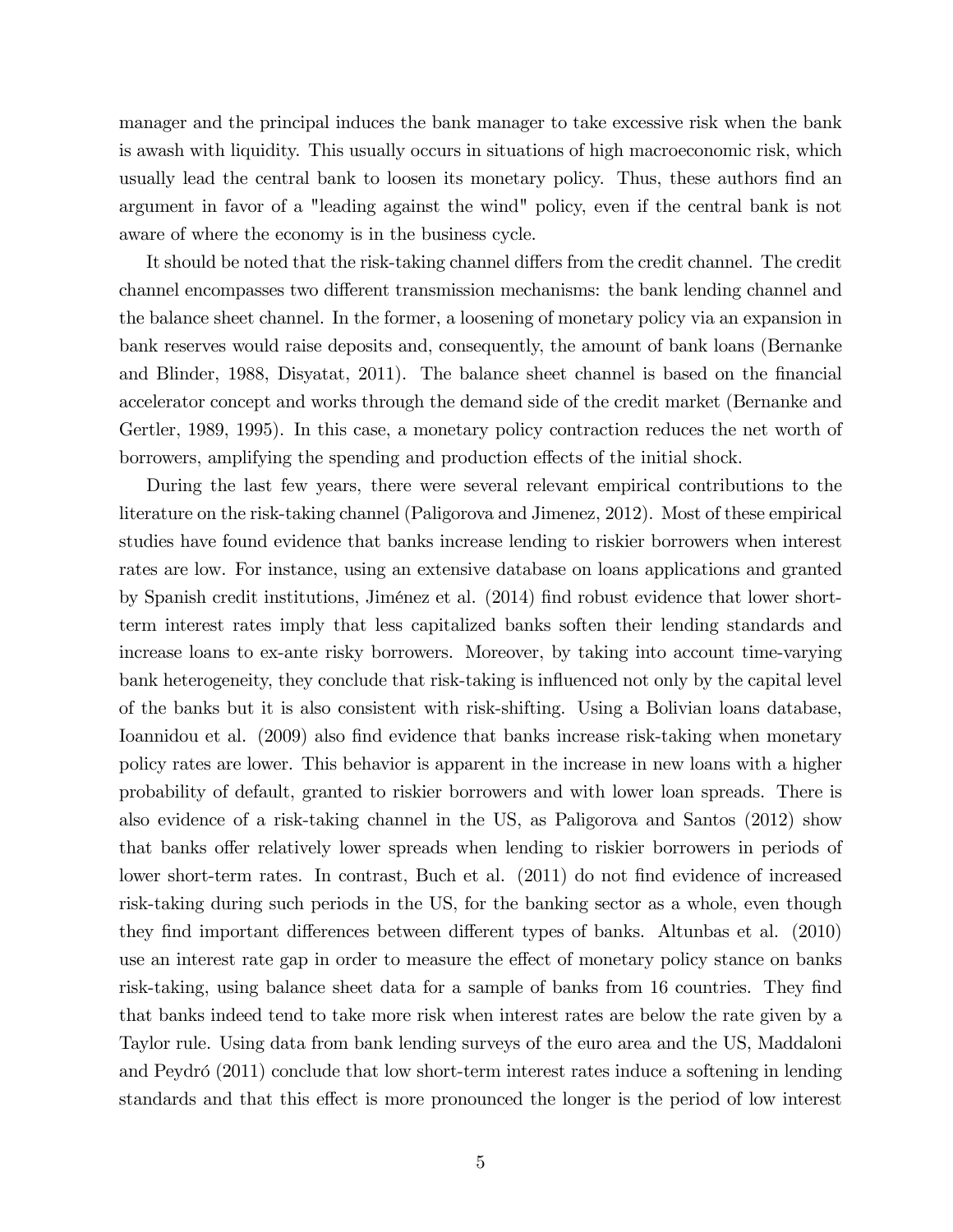rates. Gaggl and Valderrama (2011) use data on Austrian firms and banks to find that in relatively long periods of low policy interest rates banks loan-portfolio risk increases, controlling for macroeconomic conditions, bank and industry characteristics. Finally, Delis and Kouretas (2011) also find a negative relationship between the level of interest rates and bank risk-taking.

Available empirical evidence suggests that there is some heterogeneity in bank risk-taking behavior, in line with agency theories (Kashyap and Stein, 2000, Freixas and Rochet, 2008). As mentioned, Jiménez et al. (2014) find that the risk-taking channel is more acute for lowly capitalized banks. Brissimis and Delis (2010) find that the reaction of credit risk of US and euro area banks with higher liquidity and capitalization to monetary policy changes is approximately null, while on average banks' credit risk increases (although marginally) with expansionary monetary policy. Altunbas et al.  $(2010)$  also find that banks involved more in non-traditional banking activities take more risk. Buch et al. (2011) find that only small domestic banks adopt risk-taking behaviors during periods of low interest rates, while foreign banks decrease their risk-taking and large banks do not show a meaningful change in behavior. Ioannidou et al. (2009) also observe a riskier behavior from banks more prone to agency problems, i.e., larger banks, banks with a lower capital ratio or a higher nonperforming loans ratio, as well as banks with more liquid assets. Furthermore, Maddaloni and Peydró (2011) find evidence of agency problems in excessive risk-taking, given that the impact of low monetary policy rates on lending standards is amplified when supervision standards for bank capital are weaker.

Financial innovation also seems to impact on banks' lending standards. Maddaloni and Peydró (2011) find that securitization leads to softer lending standards in both the euro area and the US, amplifying the effects coming from low policy rates (see also Delis and Kouretas, 2011).

Finally, there has been also some literature more focused on macro data. Angeloni, Faia and Lo Duca (2010) present time series evidence for the US and the euro area about the effect of monetary policy on measures of banks' leverage and balance sheet risk. They found stronger evidence for the US than for the euro area on the negative effect of monetary policy on banks' risk.

Our paper contributes to the expanding empirical literature on the risk-taking channel of monetary policy by looking simultaneously at different transmission mechanisms. By exploring a rich and detailed dataset and by taking advantage of the exogeneity monetary policy decisions, we test the effect of policy rates on banks' risk-taking behaviors. We do this through several different perspectives, thereby providing a unique and thorough analysis of transmission channels.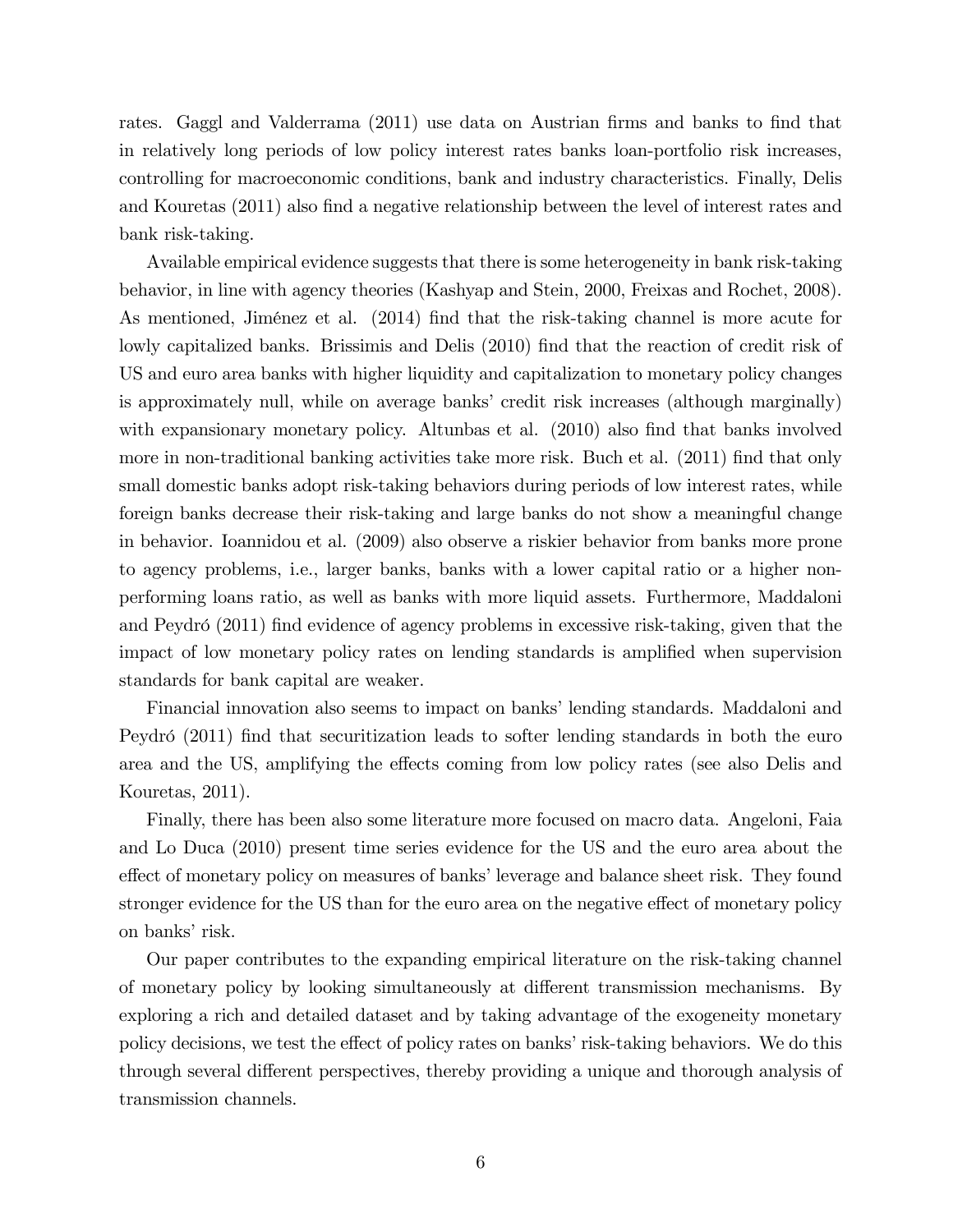### 3 Data

We collect data for the period between 1999 and 2007. As discussed below, the identification strategy relies on the exogeneity of monetary policy, thus requiring using only data for the period after Portugal joined the euro area. We chose to use data only up to 2007, as the transmission of monetary policy has been severely impaired by the global financial crisis (and, more importantly, by the euro area sovereign crisis). As such, we want to test the existence of a risk-taking channel of monetary policy in "normal" conditions, while exploring the exogeneity of the interest rates set by the ECB Governing Council. The period under analysis also allows us to cover a full business cycle.

The most important data source for this article is the Portuguese Central Credit Register (CRC), which is a database managed by Banco de Portugal, covering virtually all bank loans granted in Portugal (all Önancial institutions granting credit in Portugal are required to, on a monthly basis, report to the CRC all loans granted above 50 euros). The register includes loans granted to firms and households, as well as potential credit liabilities associated with irrevocable commitments. We consider only loans granted to non-financial corporations, as default rates tend to be more cyclical than for households. All financial institutions are allowed to consult information on their current and prospective borrowers, with their previous consent, thus making the CRC a key information-sharing mechanism between banks. The CRC has information on the type of loan, the debtor and the amount, while also including information on loan defaults and renegotiations.

To address our research question, we have to identify episodes of default. We consider that there is a default when a loan is overdue or in litigation during an entire quarter. This avoids mining the data with very short-lived episodes, possibly related to reporting errors or problems in bank payments, for instance.

We also use information on banks' characteristics coming from supervisory quarterly balance sheet data. From all credit institutions with activity during at least one year between 1999 and 2007, we select institutions with a market share of at least 0.1 per cent in the corporate loan market. After this first selection, we have a sample of 89 out of 346 credit institutions. From these, we select only monetary financial institutions, keeping in the end 52 institutions, including 30 banks, 10 mutual agricultural credit banks ("caixas de crédito agrícola mútuo"), 1 savings bank ("caixa económica") and 11 branches of credit institutions with head office in the EU.

In order to control for firms' characteristics, we also used data from Central Balance-Sheet Database (CBSD). From 2005 onwards, the CBSD has detailed accounting information on all Örms operating in Portugal. This information is based on a unique report submitted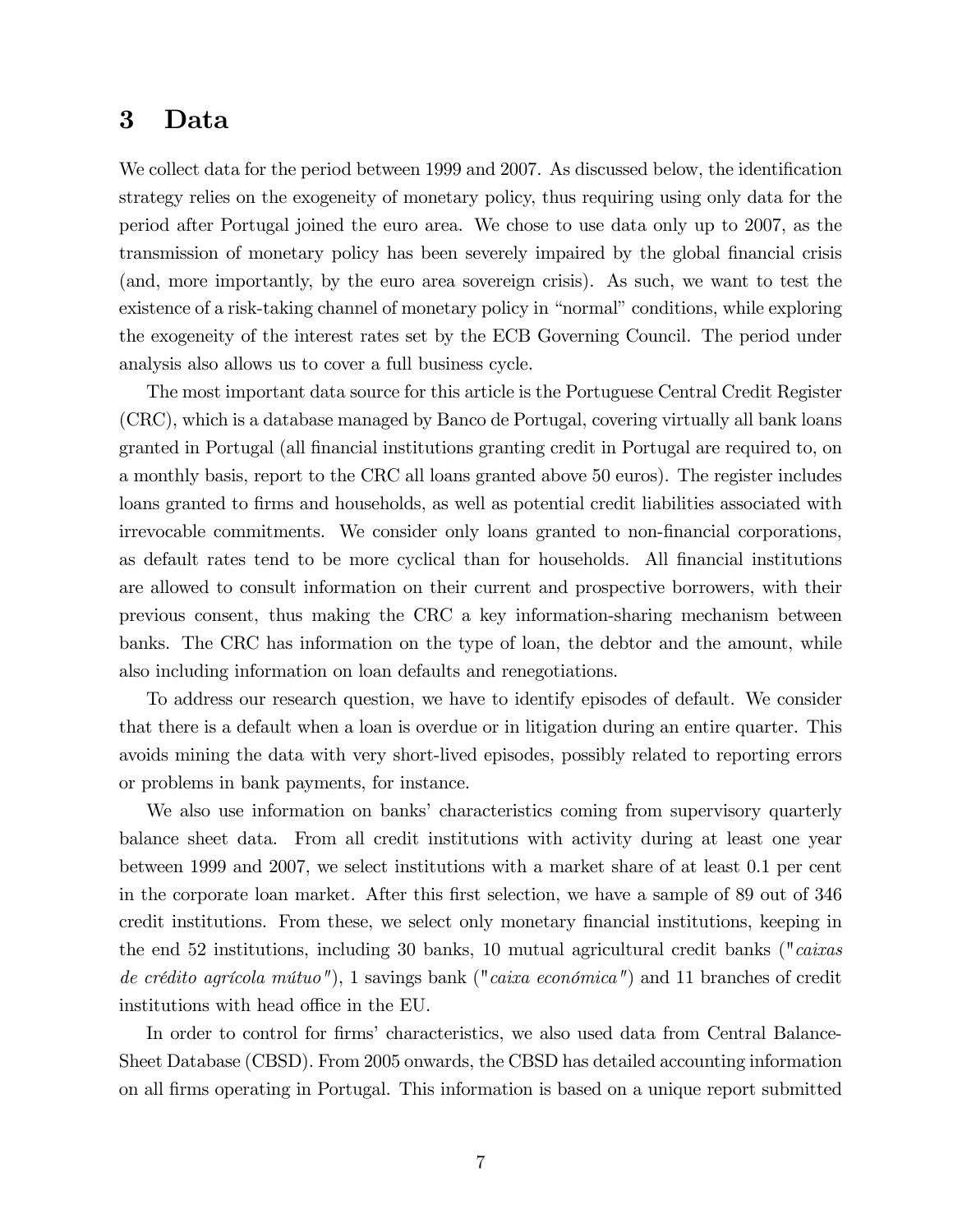by Örms to the Ministry of Finance, Ministry of Justice, Statistics Portugal and Banco de Portugal. Until 2005, this database was based on an annual survey, covering a sample of firms. During this period, the database was somewhat biased towards larger firms, which are better represented in the sample. The voluntary nature of the survey during this period explains the smaller number of observations in the regressions that use firm characteristics.

Our unit of observation is a firm-bank relationship in a given quarter. We consider that there is a new loan when there is an increase in the amount of credit granted by a bank to a firm or when there is a new firm-bank relationship.<sup>1</sup> Using quarterly data for the period 1999-2007, we have almost 12 million observations, representing 933 611 different firm-bank relationships. Default episodes account for 7.95 per cent of total observations. On average, each firm has a relationship with three banks and has credit history for 12 quarters.<sup>2</sup> The average amount of each firm's credit per bank is around 234 thousand euro, thus suggesting that we are dealing mainly with micro and small enterprises.

Table 1 presents the definitions of all the explanatory variables considered in the analysis, as well as some descriptive statistics. As discussed below, our analysis relies on several different methodologies, in order to ensure the robustness of the results. These methodologies consider different dependent variables, all of which related to borrower's credit quality: having recent default history (bad\_hist), currently being in default in any loan (D\_default), currently being in default with that specific bank  $(D \text{ default} \text{ bank})$ , having a loan for the first time (new rel) or having a default in the future (fut def). The most relevant explanatory variable for our analysis is the monetary policy interest rate. Several concepts are considered: the ECB main refinancing rate at the end of each quarter, its quarterly average, and the quarterly average of the EONIA. We also used a measure of the adequacy of the policy stance given by a gap between the main ECB policy rate and the policy rate implied by a Taylor rule.

We also control for a broad set of bank, firm and loan characteristics. Regarding bank characteristics, we control for bank size  $(ln(assert))$ , liquidity (defined as liquid assets as a percentage of total assets - liq ratio), credit quality (the non-performing loans ratio of the bank relative to the ratio for the entire banking sector – rel npl/assets), solvency (capi $tal/assets$ ). We also control for the bank type (deposit taking financial institution, savings bank, agricultural cooperative banks  $(CCAM)$  and subsidiaries from EU countries  $(ICUE)$ ), for mergers and acquisitions  $(M\&A)$  and for the change to International Accounting Stan-

<sup>&</sup>lt;sup>1</sup>Unlike Jiménez et al. (2012, 2014), we do not have individual loans data, i.e., we cannot exactly identify when a new loan contract is established or when an old one matures. Nevertheless, we consider that the relevant unit of analysis would still be the relationship between the bank and the firm and not strictly the loan contract.

<sup>2</sup>To compute the duration of credit histories we used data since 1995.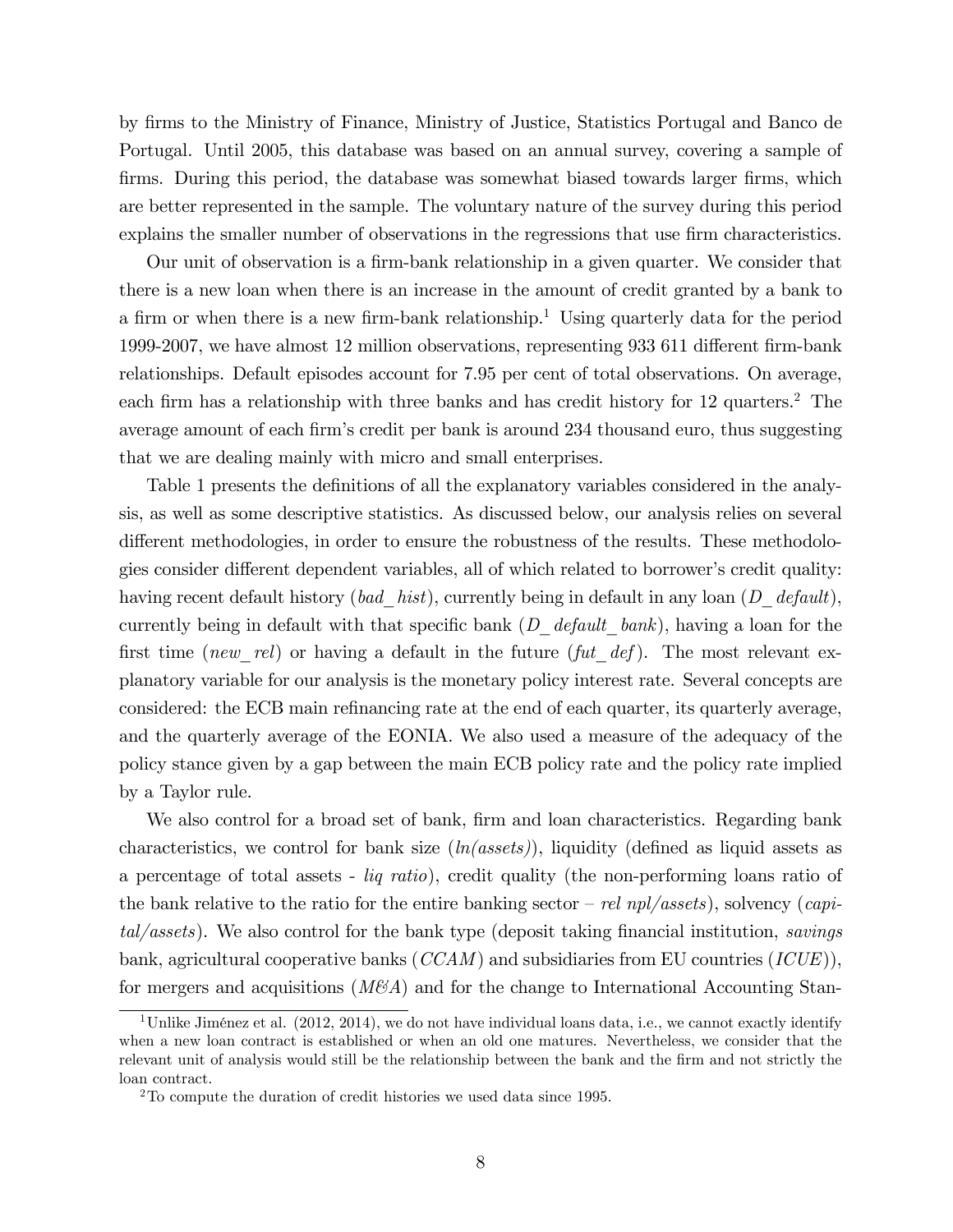dards (IAS). Borrower characteristics are based on the information available in the CRC: number of bank relationships ( $\# rel$ ), total amount of credit granted to the firm (credit), and number of quarters with credit history  $(age)$ . Further, we control for the logarithm of loan amount *(loan)* and for the share of long term credit *(Credit LT prop)*. Firms characteristics are based on the CBSD and include sectoral dummies<sup>3</sup>, the age of the firm (age  $firm$ ), dummies for the size of the firm (micro, small and large, medium excluded), the leverage ratio of the firm (leverage), the interest over debt ratio (interest/debt), the growth rate of sales (sales) and the logarithm of the total assets of the firm  $(ln(firm\;assets))$  Finally, besides including a time trend in many regressions, we also consider the effect of macroeconomic conditions, in particular GDP growth and inflation. Table 1 also includes the description of additional variables used for robustness analysis.

## 4 Identification strategy and methodology

Our main objective is to test the existence of a risk-taking channel in a bank-based financial system. In other words, we want to assess whether banks grant riskier credit when policy interest rates are lower, either due to very low risk aversion or due to search for yield strategies. Taken at face value, this would mean regressing variables that capture bank risk-taking on the level of interest rates. However, to correctly identify the causal effect of monetary policy on bank risk-taking, monetary policy decisions need to be exogenous. Otherwise, it is possible that there are (omitted) variables that simultaneously affect monetary policy and bank risk-taking decisions. Our setup allows us to avoid this potentially serious endogeneity problem, as monetary policy is fully exogenous during the period analyzed. Portugal is a small open economy that joined the euro area in 1999. The impact of macroeconomic and Önancial conditions speciÖc to the Portuguese economy on euro area interest rates should be negligible. As such, it is easy to argue that monetary policy is exogenous, thus allowing for the correct identification of this causal effect.

This is the same argument used by Jiménez et al. (2012, 2014) and, to some extent, by Ioannidou et al. (2009) and Geröl. et al. (2012). Indeed, this article follows to some extent part of their empirical strategy but adds extra layers of analysis, with the objective of testing from different perspectives whether there is a risk-taking channel.

Our methodological strategy lies on the following two grand blocks. In the first block, we assess the risk-taking channel with ex-ante information at the intensive and extensive margins. In other words, we assess loan growth to risky borrowers and the probability of

<sup>&</sup>lt;sup>3</sup>We considered the following sectors: agriculture, fishing, mining, industry (excluded), utilities, construction, commerce, tourism, transports, real estate, other services, education, health and other.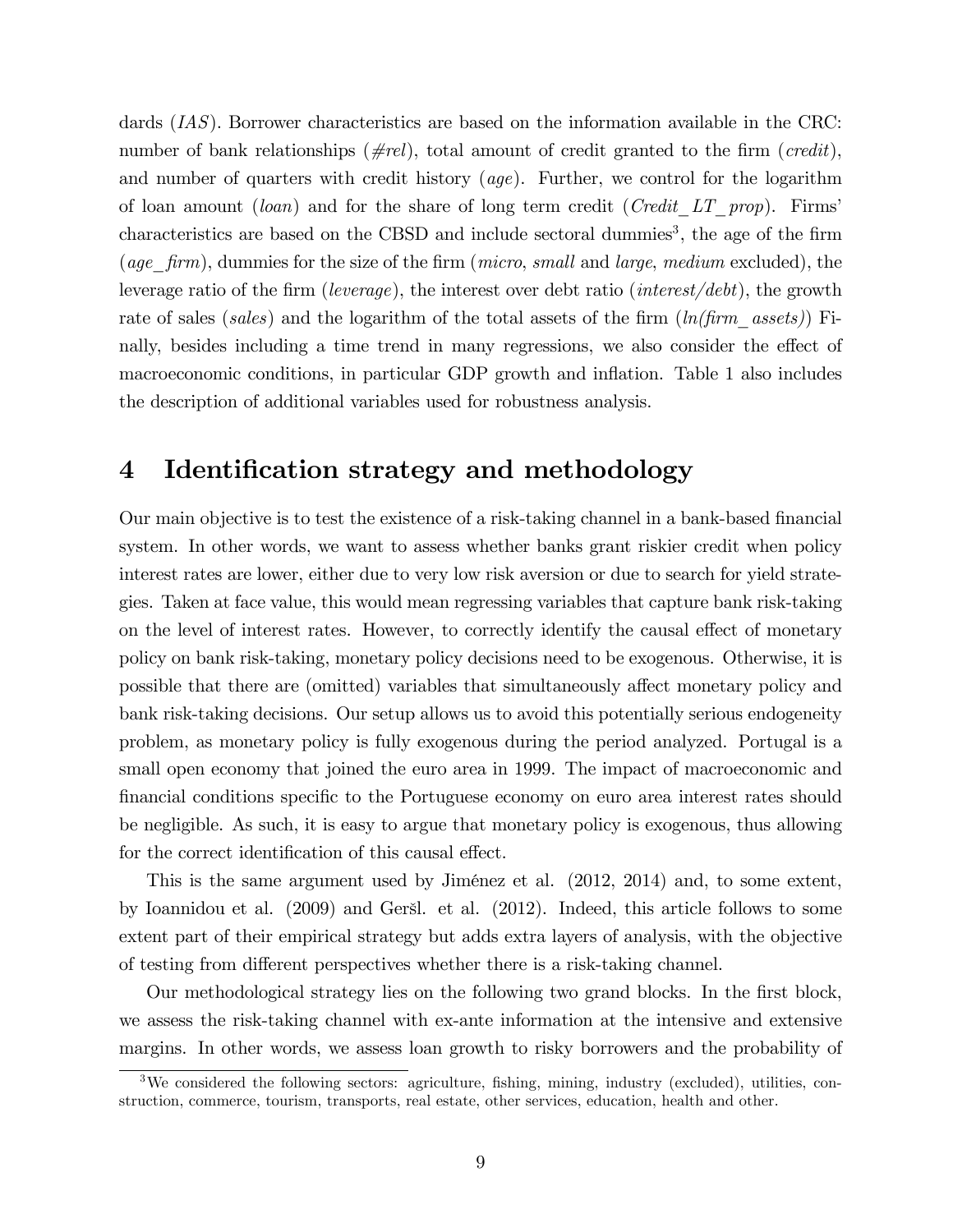granting new loans to these borrowers, respectively. As such, we focus on the effects of policy interest rates on loan concession by testing two hypotheses: (1) Do firms, and in particular, riskier firms get more credit when policy rates are lower? (section 5.1) and (2) Are banks more likely to lend to ex-ante riskier borrowers when policy rates are lower? (section 5.2). To answer the first question, we run a panel regression with fixed effects on firm loan growth against the policy rate and the recent credit history of the firm, controlling for bank, firm, loan characteristics and macro conditions. In order to test the second hypothesis, we use discrete choice models to assess the probability of borrowers with recent episodes of default or no credit history being granted loans. Granting loans to borrowers with limited historical data increases the expected profitability of banks, while fostering innovation, as shown by Thakor (2013). However, it also increases the risk held by banks. This approach allows us to test whether banks grant more loans to risky borrowers during periods of lower policy interest rates. Our dependent variable takes the value one when a new loan is granted to a borrower defined as risky (and zero when a new loan is granted to any other borrower). It is important to note that the information in the CRC is shared between participating institutions, so that a bank is able to know whether a firm is currently defaulting on any loan, as well as whether the firm has any other outstanding loans.

Positive answers to these questions would mean that there is an expansion of credit to riskier borrowers during the low phase of the interest rate cycle. But will the ex-ante risky borrowers reveal themselves as riskier ex-post? What is the impact in the overall risk assumed by banks and, in the end, what are the consequences in terms of financial stability? Based on previous evidence that shows that firms that have defaulted are more likely to default in the future (Bonfim et al.,  $2012$ ), we assess the ex-post performance of the loans granted during periods of low interest rates. Again, two hypotheses are tested here: (1) Does the level of the policy rate at loan concession influence the (ex-post) probability of default? (section 6.1) and (2) Are loans granted when policy rates are lower more likely to default when interest rates increase? (section 6.2). In order to test the first hypothesis, we conduct a survival analysis to assess the impact of monetary policy rates at the moment of loan concession on the time until a Örm defaults. For the second hypothesis, we use a differences-in-differences (DID) analysis, where we define the loans "treated" as the ones that were granted during a period of low interest rates and we compare the probability of default of these loans against all the others when interest rates increase.

With this broad array of identification strategies, we look at the risk-taking channel of monetary policy from different angles. Our main contribution is thus to shed some light on how different transmission mechanisms of this channel operate.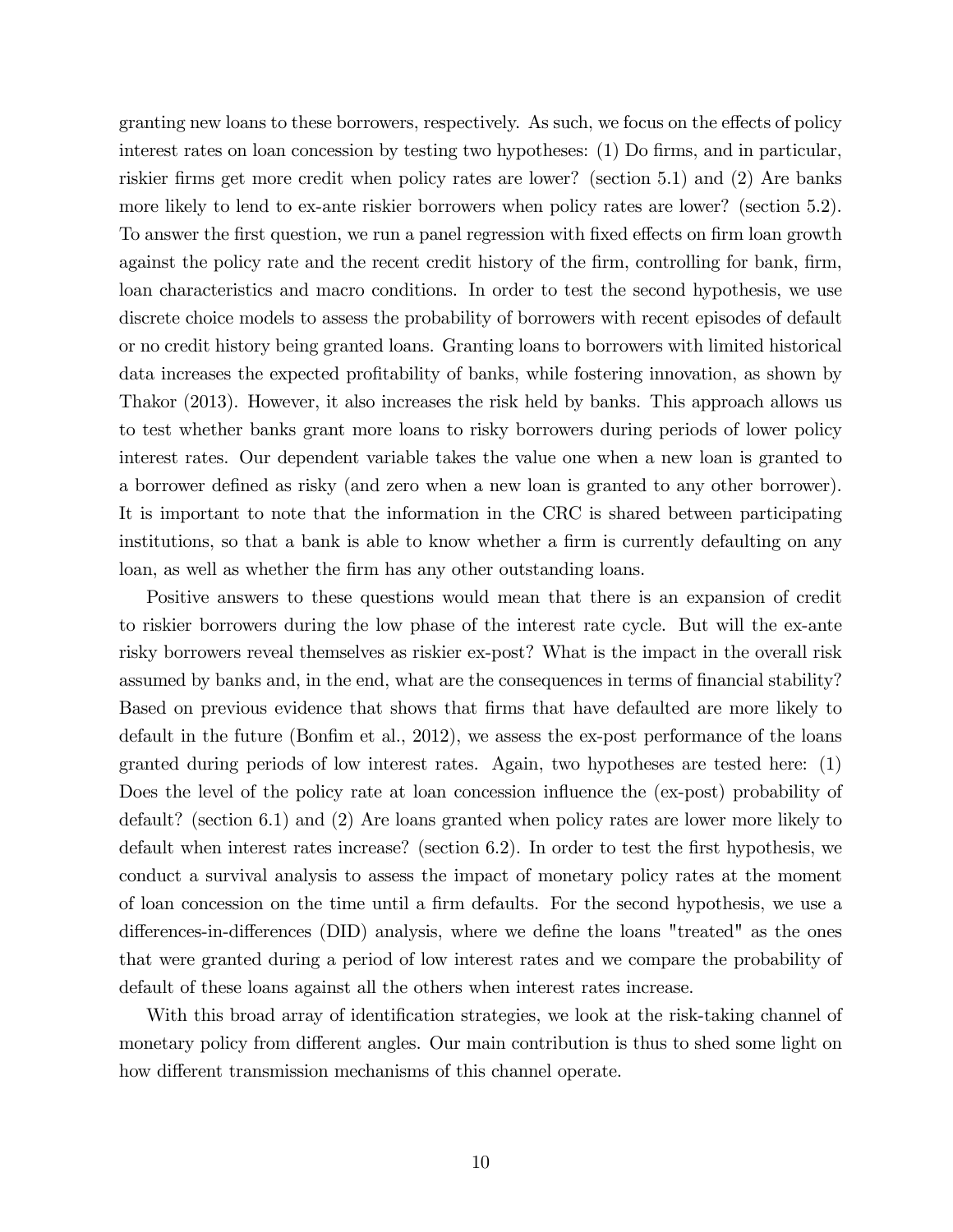# 5 The risk-taking channel assessed with ex-ante information

### 5.1 Do riskier firms get more credit when policy rates are lower?

Table 2 presents the results of the panel regression with fixed effects on firm loan growth against the monetary policy rate, the recent credit history of the firm and an interaction term between these two, controlling for bank, firm and loan characteristics and macro conditions. The recent credit history of the firm is assessed by the dummy bad—hist. We consider that there is a recent bad credit history when the borrower has some credit overdue in the current and in the previous quarter. Since borrowers' credit situation can be verified by any bank through the CRC, we consider that there is bad credit history when the firm is defaulting on any bank loan, i.e., not only on the bank offering the new loan.

With these regressions, we intend to briefly characterize one of the possible transmission mechanisms of the risk-taking channel: do loans to bad borrowers increase more when interest rates are lower? We find that the total amount of credit grows more when interest rates are lower and when the firm has a good track record in terms of credit quality (column I), as expected. The risk-taking channel should be captured by the coefficient associated with the interaction of these two variables. The positive coefficient obtained suggests that the two effects mentioned above are smaller when interest rates are higher. This means that when interest rates are lower, credit granted generally increases, but less for riskier firms. Moreover, riskier Örms get even less credit when interest rates are lower. These results work against the risk-taking channel hypothesis, though corroborating the credit channel hypothesis. There is more credit flowing to firms when interest rates decrease, but not specifically to riskier firms.

The risk-taking channel should only capture supply side behaviors in credit markets. Therefore, it is important to control specifically for demand effects, thereby trying to adequately identify supply and demand. This is done by including detailed data at the firm and sectoral level, in addition to the macroeconomic variables (column II). When we include these controls, the statistical significance of the results is weakened.<sup>4</sup>

In sum, we do not find evidence of a risk-taking channel at the intensive margin. Moreover, it is important to note that this methodology does not allow us to fully disentangle the effects of the risk-taking channel from the credit channel. Indeed, these results may simply

 $4$ The size of the sample decreases substantially when we include bank, loan and firm characteristics fixed at the moment prior to the loan concession mainly due to two reasons: (i) we do not have the lagged data in the beginning of the sample or (ii) there are some periods for which we do not have data on banks or firms, implying the exclusion of the entire loan during its life if it was granted when this data was not available.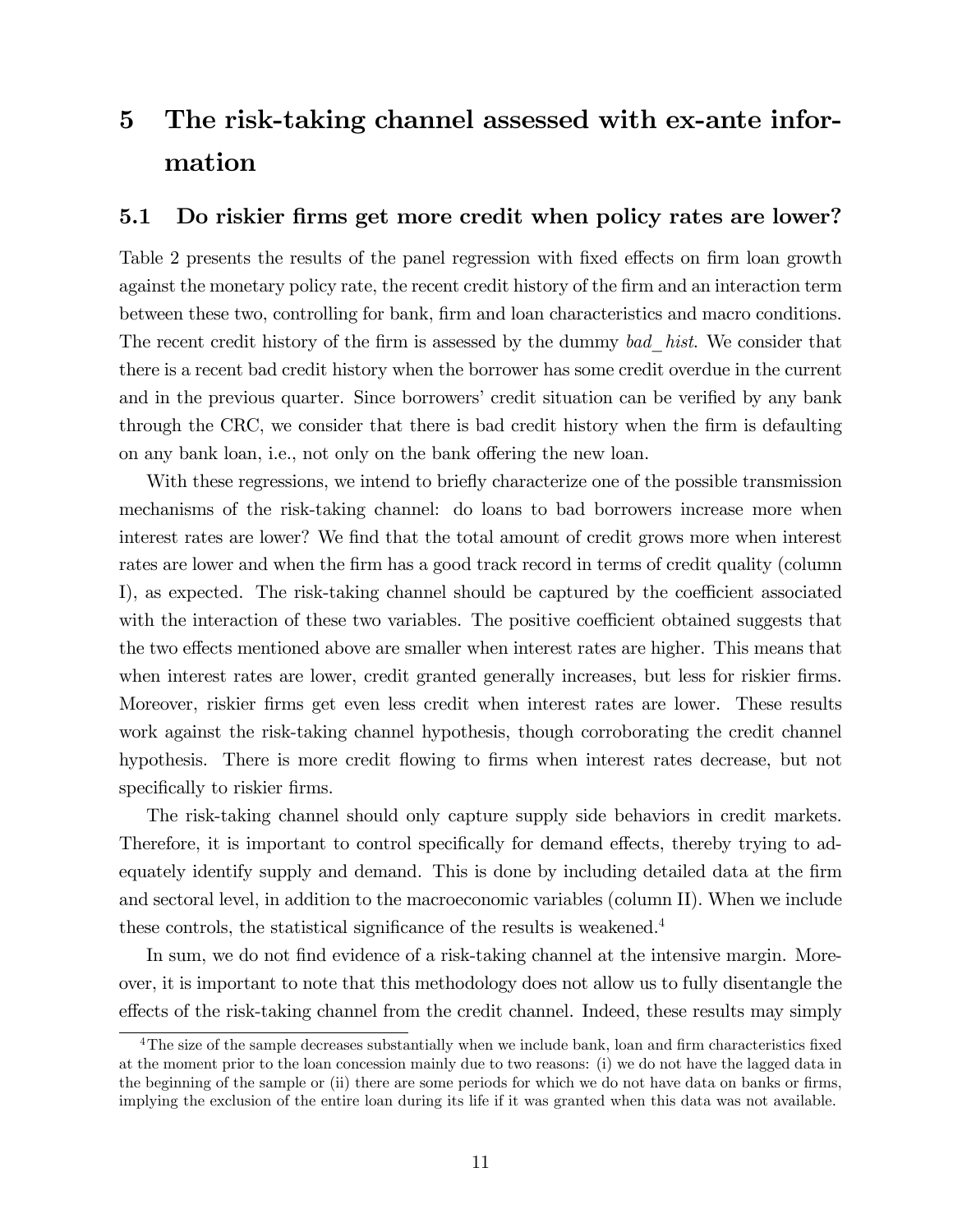imply that banks increase overall lending when interest rates are lower, including also to firms with a higher net worth, under a low interest rate environment. This result is in line with previous evidence obtained for Portugal by Farinha and Marques (2003) on the credit channel. Against this background, the next step in our analysis is to test the existence of the risk-taking channel at the extensive margin.

## 5.2 Are riskier firms more likely to obtain a loan when interest rates decrease?

In this section, our analysis is based on the estimation of discrete choice models for new bank loans. Given that a new loan is being granted, we evaluate the probability that the borrower has a recent bad credit history or has no credit history. We are interested in studying how monetary policy rates in the quarter prior to loan origination ináuence the probability of granting loans to these higher risk borrowers. To more accurately identify this effect, we control for several bank, borrower and loan characteristics and also for macro variables.

Table 3 presents the results of the estimation. Overall, we find that lower short-term interest rates increase the probability of banks granting a loan to a borrower with recent episodes of default on loans (columns I to V) or to a new borrower (columns VI to VIII). This result is quite robust to different specifications of the interest rate, namely if one considers either the ECB main reference rate, at end-of-quarter or average, or the EONIA rate.<sup>5</sup>

We also find a negative relationship between bank size, measured by the log of assets, and the probability of granting a loan to a riskier borrower. Indeed, the direct effect of monetary policy on this probability is more pronounced when we include an interaction term between the short-term interest rate and the size of the bank and the negative coefficient obtained from the log of assets is also reinforced (column II). Thus, the probability of granting a loan to a risky borrower is higher for smaller banks (Buch et al., 2011, Kashyap and Stein, 2000).

There are contradictory results in the literature regarding the effect of bank capital. On the one hand, several authors find that banks with higher capital buffers grant more credit (Gambacorta and Mistrulli, 2004, Kishan and Opiela, 2006, Altunbas et al., 2010) or take more risk (Dell'Ariccia et al., 2011), as these banks are less constrained in terms of lending decisions. On the other hand, there is evidence that banks closer to minimum regulatory ratios may take more risk, as they do not fully internalize the potential consequences of the risks taken (Jiménez et al., 2014, Diamond and Rajan, 2012). Our results are consistent

<sup>&</sup>lt;sup>5</sup>The latter results are not shown here but are available upon request.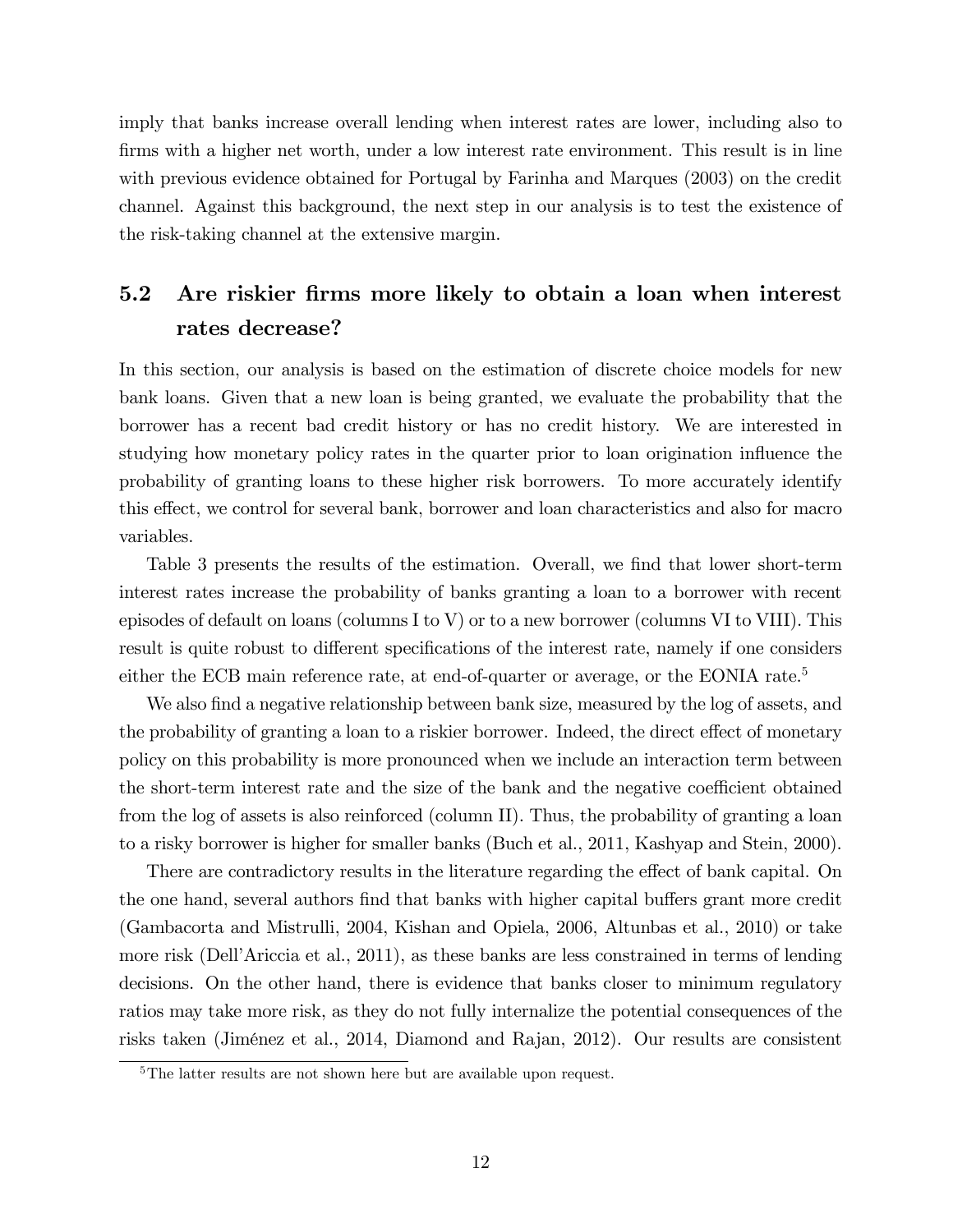with the first line of arguments: banks with more capital are more likely to grant loans to bad quality borrowers.

From the literature, one could also expect that banks with more liquidity would show a riskier behavior, given that managers' incentives to monitor risks decrease (Acharya and Naqvi, 2012, Altunbas et al., 2010). However, our results show the contrary, i.e., less liquid banks are more likely to grant a new loan to an ex-ante risky borrower. This suggests that there is a positive correlation between liquidity and credit risk.

When we include firms' characteristics, thereby controlling for loan demand, the effect of the policy rate is still negative but no longer statistically significant (column III). Thus, we find evidence that when the level of monetary policy rates is lower, banks extend lending at the extensive margin to firms that were riskier in the recent past.

In case one considers the probability of granting credit to firms defaulting in the current quarter instead of in the current and previous quarter (column IV and V), the results remain broadly unchanged. The effect of the monetary policy variable on risk-taking continues to be non-significant when including firm variables.

When assessing the probability of a new firm-bank relationship being established (columns VI to VIII), the results are broadly consistent. The coefficients for the log of assets and for the interaction term are higher (in absolute terms). This may suggest that mostly smaller banks take more risk on granting loans to new borrowers when monetary policy rates are lower.

It is possible to argue that what matters for the risk-taking decision of the bank is not the absolute level of the interest rate, but a relative measure. If monetary policy is too accommodative, banks can have an incentive to engage in riskier activities. Thus, we could look at a measure of the policy stance instead of the level of interest rates (Altunbas et al., 2010). Against this background, we estimated the same regressions using an interest rate gap of the ECB main policy rate against a Taylor rule<sup>6</sup> . The results are presented in Table 4. In case monetary policy is too accommodative, the gap is positive. A positive coefficient on the interest rate gap variable would imply an increase in the probability of granting a new loan to a riskier borrower when monetary policy is over accommodative, thus supporting the existence of a risk-taking channel. We obtain a negative coefficient on the interest rate gap when looking at firms with recent episodes of default (columns I to III), thereby contradicting this hypothesis. On the other hand, when assessing the probability of granting a loan to a new firm, the evidence is in favor of the risk-taking channel, i.e., when policy is over accommodative, the probability of granting a loan to a new firm increases (columns IV)

 $6$ Computed as a forward-looking rule (6 quarters forward for inflation and 4 quarters forward for output gap), based on the Eurosystem macroeconomic projections, with a 1.5 coefficient for inflation and a 0.8 coefficient for the output gap.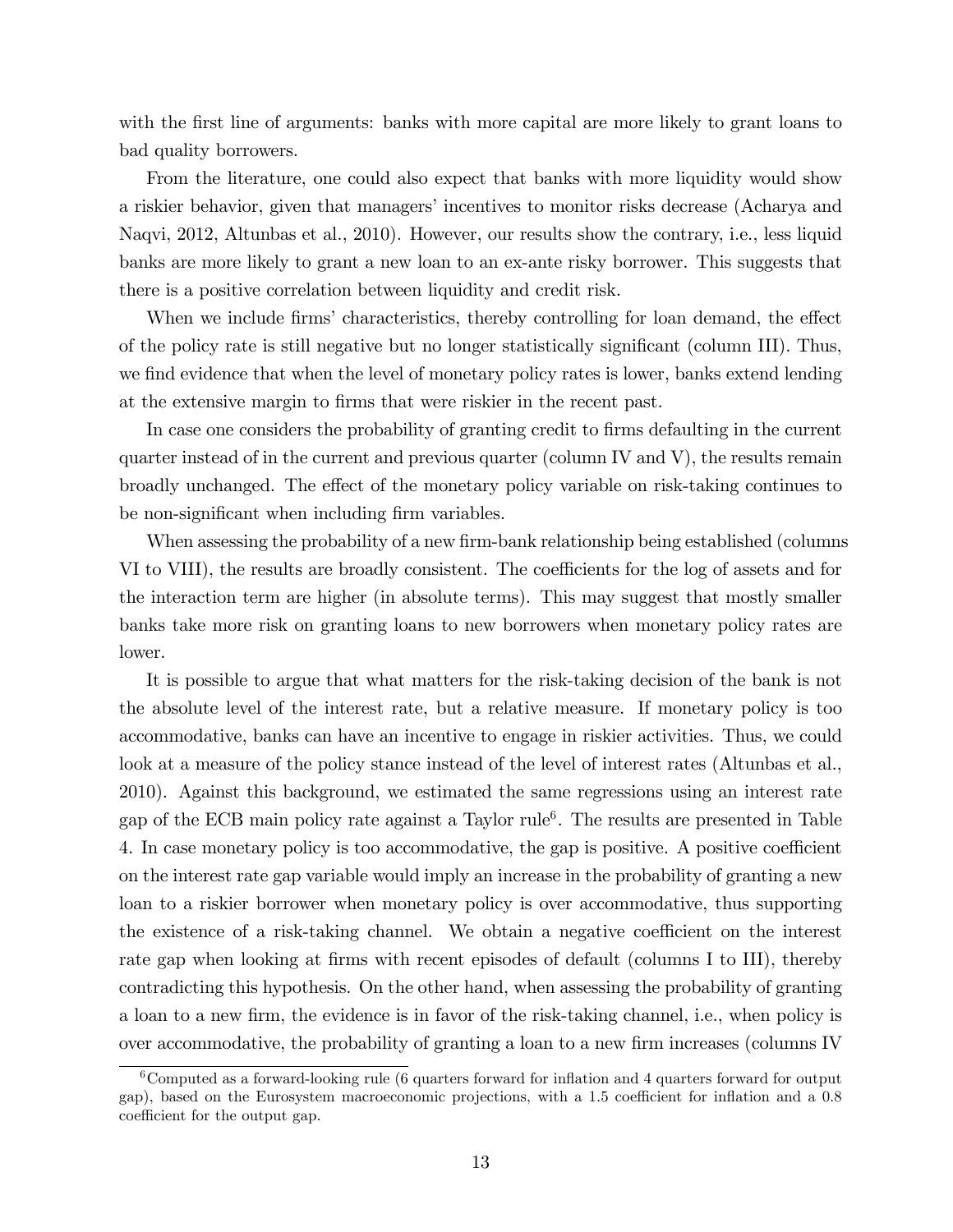to VI). Nonetheless, the size of the coefficient is relatively small. In sum, risky borrowers are not more likely to obtain new loans when monetary policy is too accommodative, though banks seem to be more likely to lend to new borrowers in such periods. However, it should be noted that the use of any measure of monetary conditions is subject to many caveats, as it is very difficult to measure the adequate level of policy rates, even ex-post.

#### 5.2.1 Are small banks riskier?

We also conduct a within borrower comparison in order to further explore whether smaller banks tend to have a riskier behavior (Buch et al., 2011, Kashyap and Stein, 2000). Given that many firms borrow from more than one bank, we are able to explore changes in lending behavior by small and large banks, when at least two banks are lending to the same borrower (Khwaja and Mian, 2008). In this approach, the dependent variable is the quarterly change in the difference between the percentages of loans from small and large banks<sup>7</sup>. In case the firm's funding needs changes, *ceteris paribus*, there is no reason to expect a change in the share of credit obtained from large or small banks. Thus, this change is expected to be null in case only borrowers' demand changes. Otherwise, we would have evidence of a group of banks with a clear risk-taking behavior.

Table 5 presents the results of the panel data estimations with fixed effects at the borrower level and robust standard errors. The table presents two specifications, one including all borrowers with multiple bank relationships (first column) and another including only borrowers with relationships with at least one large and one small bank (second column). The coefficient on the ECB interest rate is negative and significant, but low, thus suggesting that there is a slight increase in loan supply by small banks to all borrowers following an expansion in monetary policy (first column). This effect is more relevant for firms that have loans outstanding with both small and large banks (second column). The coefficient for the bad hist dummy goes along the same lines: it is only significant for firms with loans from both small and large banks and it is positive, confirming that small banks take more risk than large banks. The interaction term between the interest rate and the recent bad credit history does not reinforce the risk-taking effect when monetary policy rates are lower. It is only significant for the regression including all borrowers with multiple relationships and it has a positive coefficient, thus mitigating the risk-taking effect (first column). In sum, the evidence of a more aggressive behavior of small banks on loan granting activity is confirmed, which tends to increase slightly in periods of lower monetary policy rates.

<sup>&</sup>lt;sup>7</sup>We define a small/large bank as being below/above the median asset size in each quarter.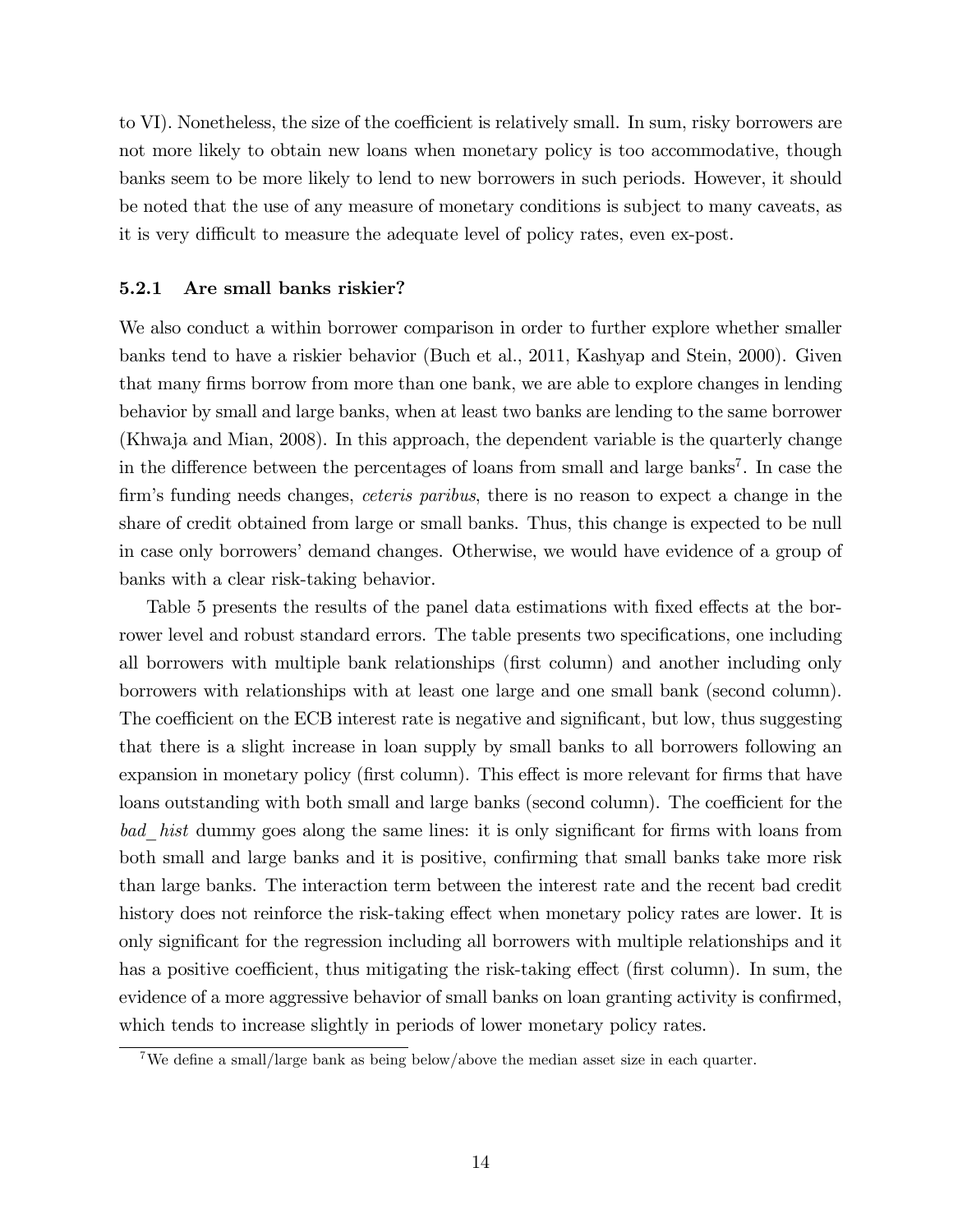All in all, the results from the ex-ante analysis do not reject the hypothesis of a risktaking channel in Portugal, as there is an increased lending activity, at least at the extensive margin, to ex-ante riskier borrowers in periods in which monetary policy rates are lower.

## 6 The risk-taking channel assessed ex-post

In the previous section we found evidence supporting the risk-taking channel at the extensive margin, but not at the intensive margin. Riskier firms are more likely to obtain a loan when interest rates are lower. But what happens to the loans granted in such periods? Even if bad quality borrowers are more likely to obtain a loan, does that imply an overall deterioration on loan portfolio quality ex-post? To answer these questions, in this section, we turn our attention to the assessment of the effect of policy rates on credit portfolio quality. We do that in two parts. First, we examine the ex-post performance of loans granted to firms, taking into account the level of policy rates at the moment of the loan concession, using a duration analysis framework. Our goal is to test to what extent the level of policy rates when a new loan is granted influences the probability of default of the loan. Second, we distinguish the loans granted when policy rates were low from all the others and analyze what happens to these loans when interest rates increase. We do this by relying on a differences-in-differences approach.

## 6.1 Does the level of the policy rate at loan concession influence the (ex-post) probability of default?

Using survival analysis, we are able to model the hazard rate of the loans granted to the firms, considering that the failure event is the occurrence of default. The hazard function is defined as the instantaneous probability of a firm defaulting on the bank, conditional on having no default up to time t.

Recall that we consider that a new loan is granted whenever the credit outstanding increases or a new firm-bank relationship is established. A default occurs when the bank classifies a loan as being overdue or in litigation. The time at risk is defined as the time elapsed between these two events. However, it is important to note that it is possible that the default occurs with respect to another loan previously granted by the same bank. We consider that the relevant unit of analysis is the firm-bank relationship instead of the individual loan, given that default in a loan, under certain conditions, may represent also a credit event at the borrower level, from the banks' risk management and provisioning perspectives.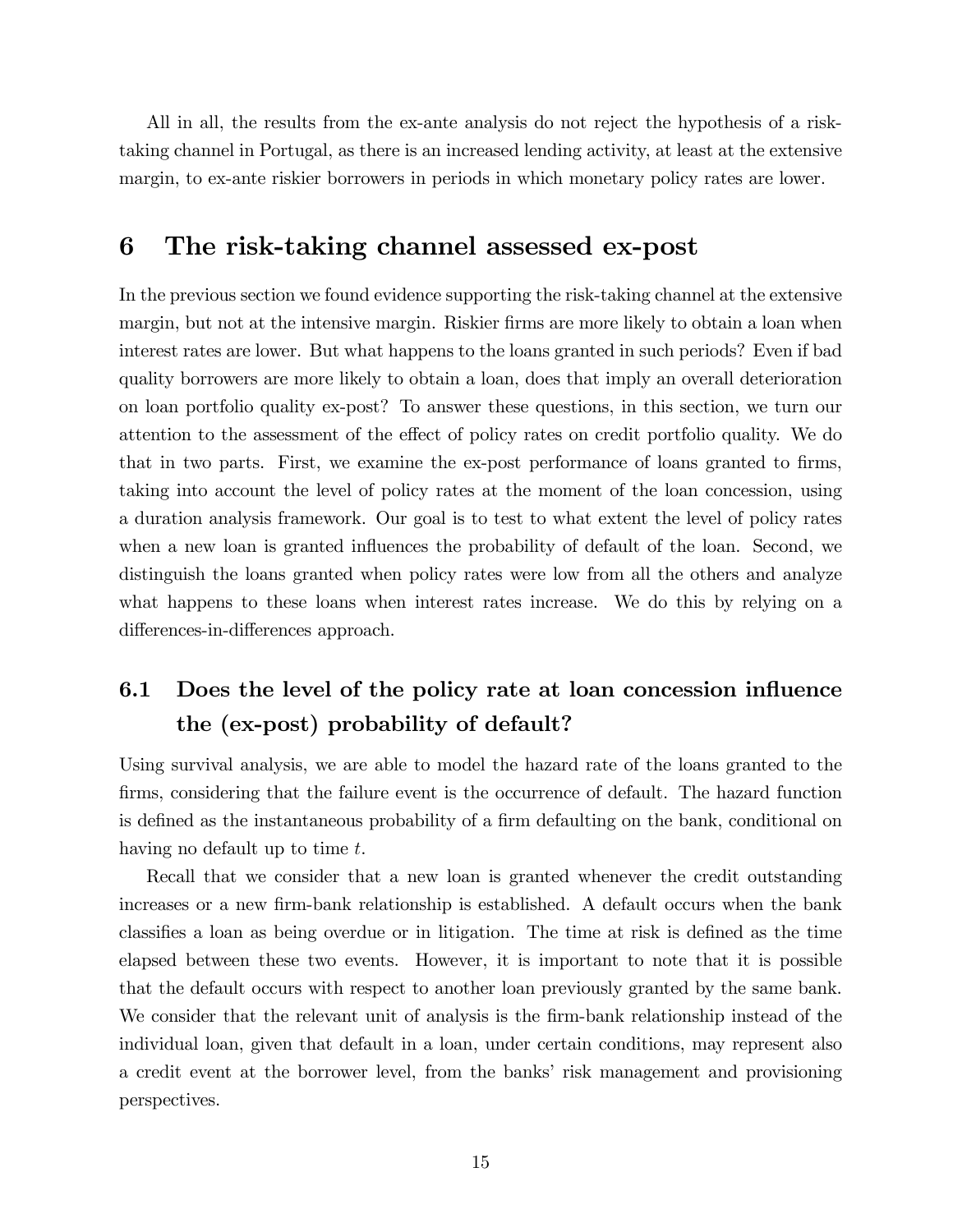Taking into account the shape of the hazard function of the sample, we estimate a parametric model with a Weibull distribution, which allows for a monotonic hazard function, i.e., the hazard rate either increases or decreases over time according to the Weibull distribution parameter. The Weibull hazard function is given by

$$
h\left(t\right) = p\lambda t^{p-1}
$$

where  $\lambda$  is parameterized as  $\lambda_{ij} = \exp(x_{ij}\beta)$ . In case  $p > 1$   $(p < 1)$ , the hazard function is monotonically increasing (decreasing). For robustness, we also estimated a Cox proportional hazard model.

Table 6 presents the results of the survival estimation. Columns I to VI present the specifications with time invariant covariates. We also estimated the equations with time varying covariates (columns VII to IX).

The most striking observation is that lower policy interest rates prior to loan concession decrease the hazard rate in most specifications. The effect is more pronounced in the most simple specifications, i.e. when only macro controls and bank variables are included (columns I and II) than when we include Örm and loan characteristics (columns III to VI). The most complete specifications do not show a significant effect of the policy interest rate, either taking into account borrower heterogeneity or not (columns III to VI).

The survival analysis results do not support the hypothesis of a risk-taking channel in Portugal, as short-term interest rates at the moment of concession do not seem to significantly influence the loan default probabilities over time. The only exception to these results comes from the specifications with time-varying covariates (columns VII to IX). However, in these cases, we are explicitly considering the role of changing firm, bank and macro characteristics over the life of the loan. As these changes could not be fully anticipated by the bank when deciding to grant a loan, it is not reasonable to argue that banks were taking more risk based solely on these specifications.

Even though the survival analysis is not generally supportive of the existence of a credit risk-taking channel in Portugal, it is important to note that these results are not in contradiction with the previous ones. In the first part, we used discrete choice models to assess how monetary conditions influence loan concession to observable ex-ante riskier borrowers. In this section, we are evaluating how monetary policy rates at loan concession affect borrowers' ex-post probability of default, increasing the credit risk implicit in banks' balance sheet. As banks do not have perfect foresight on borrower quality, the risk-taking behavior on these two situations is quite different: whereas in the former banks were granting loans to borrowers which clearly had poor quality, the decision might not have been so clear in the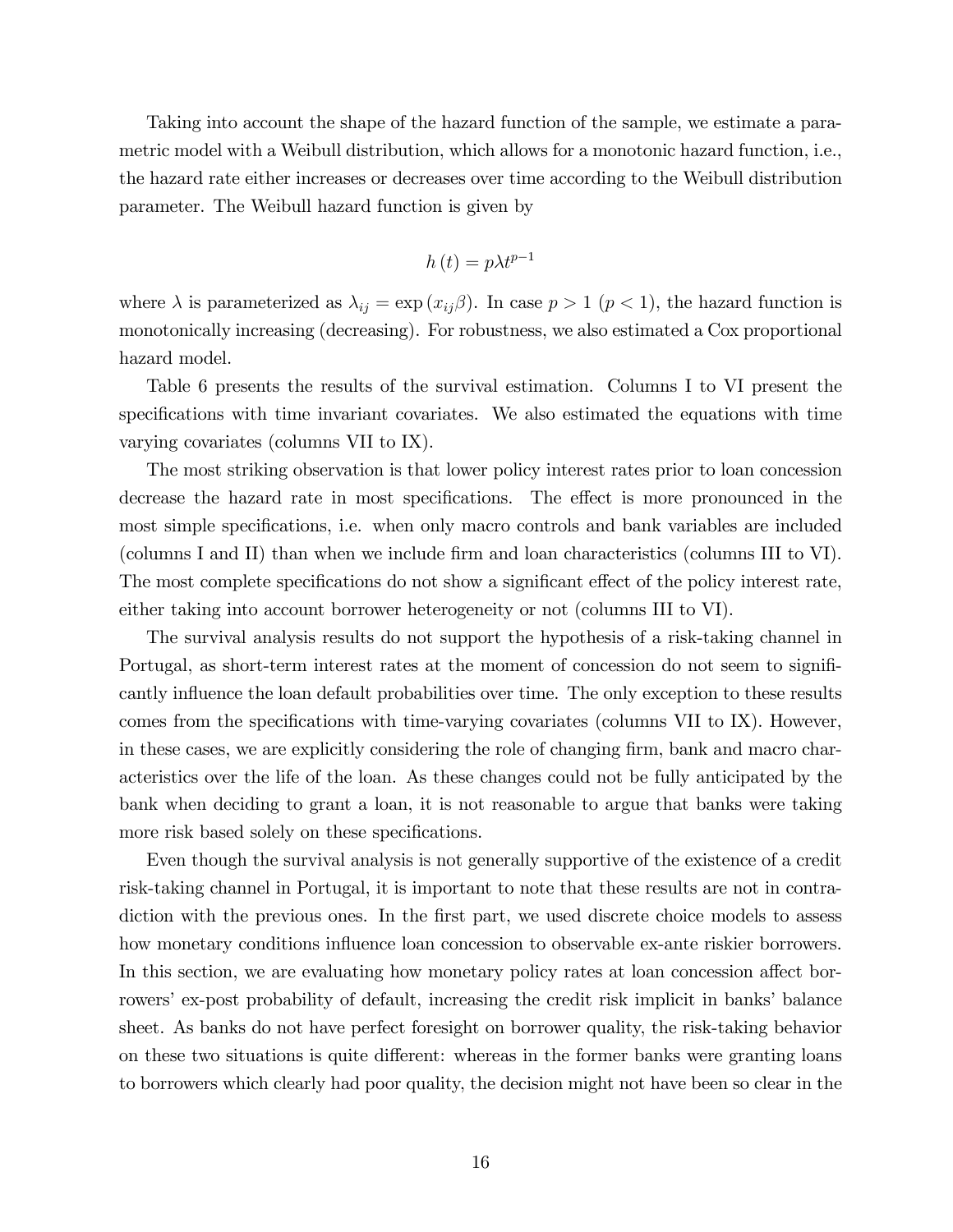latter case. Therefore, results are not contradictory.<sup>8</sup> A possible interpretation is that even though Portuguese banks grant credit to riskier borrowers, which are more likely to default in the future, when monetary policy rates are lower, and loans granted with low policy rates are riskier, the overall risk of banks' loan portfolio does not increase significantly. Thus, these arguments are in favor of the existence of a risk-taking channel in Portugal, but with limited impact in terms of financial stability.

Regarding bank characteristics, we find that banks with a higher liquidity ratio and a lower capital ratio tend to grant loans with lower probability of default, in line with what we found in section 5.2.

Given that Portuguese banks can observe in the CRC the current credit status of borrowers in their outstanding loans and that we do not follow exactly each loan but a borrowerbank relationship, we also conducted the survival analysis considering as the failure event a default of the Örm with any bank. This would also be more in line with the previous methodologies, where the relevant default episode is of the Örm against any bank. One can also consider that, from a macro perspective, it is more relevant to assess default with any bank, given the possibility of information sharing through the CRC. In this case, the coefficient of the interest rate turns out positive and significant, implying that higher policy rates at the moment of concession lead to a higher likelihood of default in any loan the firm has (columns X to XII).

We also performed additional robustness tests which we do not report, since the main conclusions are not significantly affected. When we include interaction terms between the policy rate and some bank or firms' characteristics the effect of the policy rate continues to be not relevant in any of these specifications. We also controlled for other macro variables, namely credit growth, house prices growth, euro area GDP forecasts and long-term rates, but results are similar to the reported ones. The results of the Cox regression do not provide any relevant addition to our results.

Similarly to section 5.2, we also looked deeper into the behavior of small banks, as there is evidence suggesting that these banks have a more aggressive behavior (Buch et al., 2011). Thus, Table 7 shows the results of the survival analysis considering only loans granted by smaller banks. The coefficient on the interest rate at the moment of loan concession is positive and also significant in the most complete specifications, i.e., when we control for firm characteristics besides bank, loan and macro variables. Thus, from these results we

<sup>8</sup>For robustness purposes, we ran a probit with an interpretation closer to the survival analysis. The dependent variable is a dummy that takes the value one when the firm defaults on a loan. As in other regressions, we control for loan, firm and bank characteristics, as well as for the monetary policy interest rate at the moment the loan was granted. The level of the policy rate prior to loan concession has a positive coefficient. This is, thus, in line with the results of the survival analysis.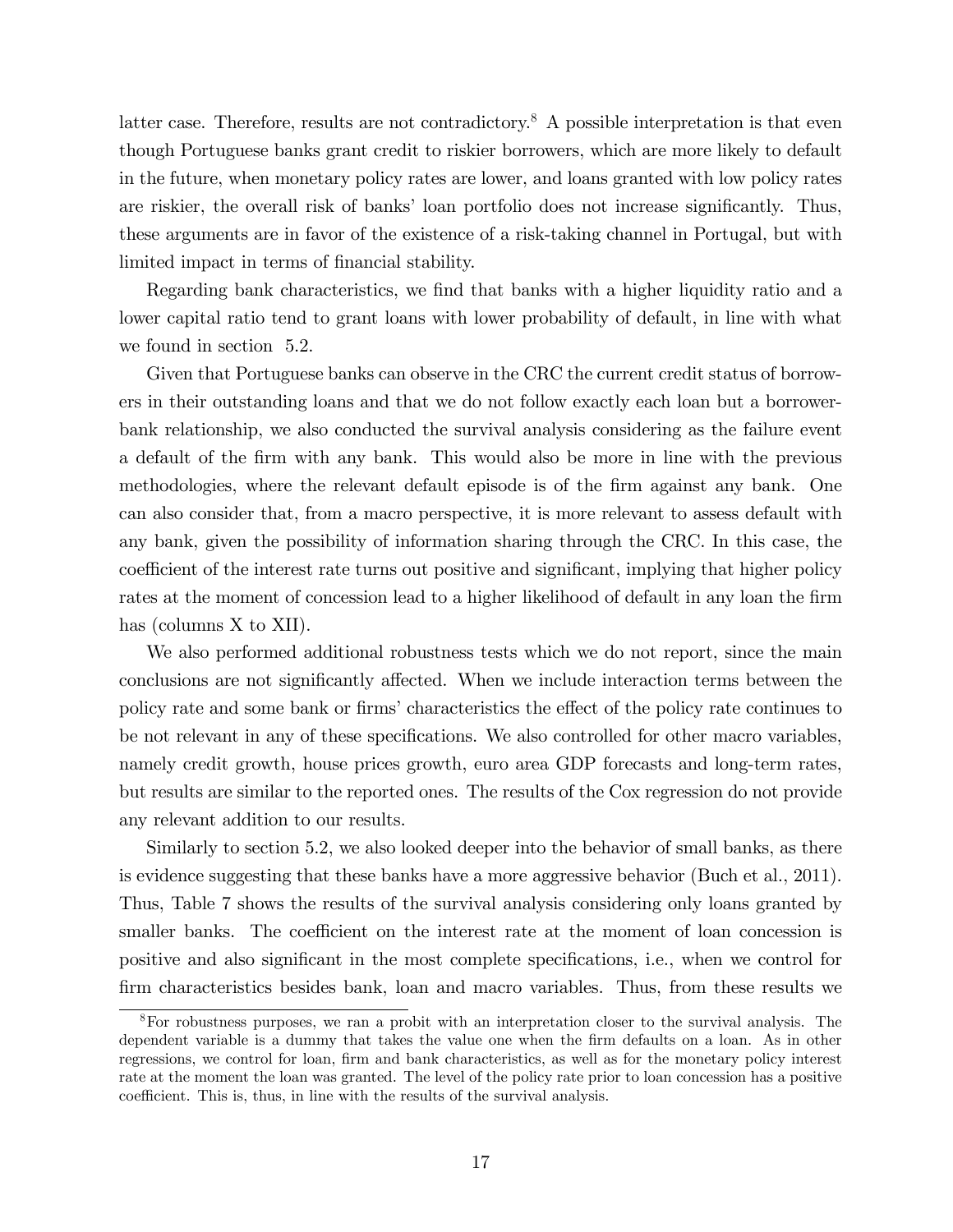cannot argue that smaller banks take on more risk into their loan portfolio than all the other banks when policy rates are lower.

Finally, as in the discrete choice models, we also assessed the impact of using an interest rate gap, instead of the absolute level of interest rates. The results are presented in Table 8, and are more in favor of the existence of a risk-taking channel. The coefficient on the interest rate gap is positive, meaning that the credit risk of the loan portfolio increases when policy is overly accommodative. Nonetheless, one should note that the coefficient is not significant as we introduce controls at the firm level.

We conclude that the results from the survival analysis are not robust enough to support the argument that a risk-taking channel has relevant consequences in terms of financial stability. Though we find significant evidence of this channel when using time-varying covariates or an interest rate gap, the result does not survive an extensive robustness analysis. In the next subsection we look at another possible way to identify the impact of the risktaking channel on ex-post loan performance.

## 6.2 Are loans granted when policy rates are lower more likely to default when interest rates increase?

The results of the previous sub-section suggest that loans granted during periods of lower interest rates do not imply a significant deterioration in the overall loan portfolio quality. In this section, we explore a related issue. Instead of analyzing how default probabilities evolve generally for loans granted when interest rates are lower, we focus our attention specifically on what happens when interest rates increase. It should be expected that riskier borrowers are more sensitive to interest rate hikes, which may stretch their debt servicing capacity. Instead of looking at the whole interest rate cycle, we distinguish the loans granted when policy rates were low and stable for a considerable period of time from all the other loans, with the objective of finding what happens to these two groups of loans when rates increase. The mechanism we want to test here is that what matters for banks' risk-taking decision is not only the low level of interest rates, but a prolonged period of low and stable rates with corresponding expectations of maintenance of this more accommodative policy. The period we analyze allows us to do this comparison, as the Eurosystem maintained the main policy interest rate fixed at the historical minimum of 1 per cent during a period of more than two years (between June 2003 and December 2005). As far as we know, this is a mechanism that has not been tested in the literature and that can provide us with relevant information to better understand the effects of monetary policy.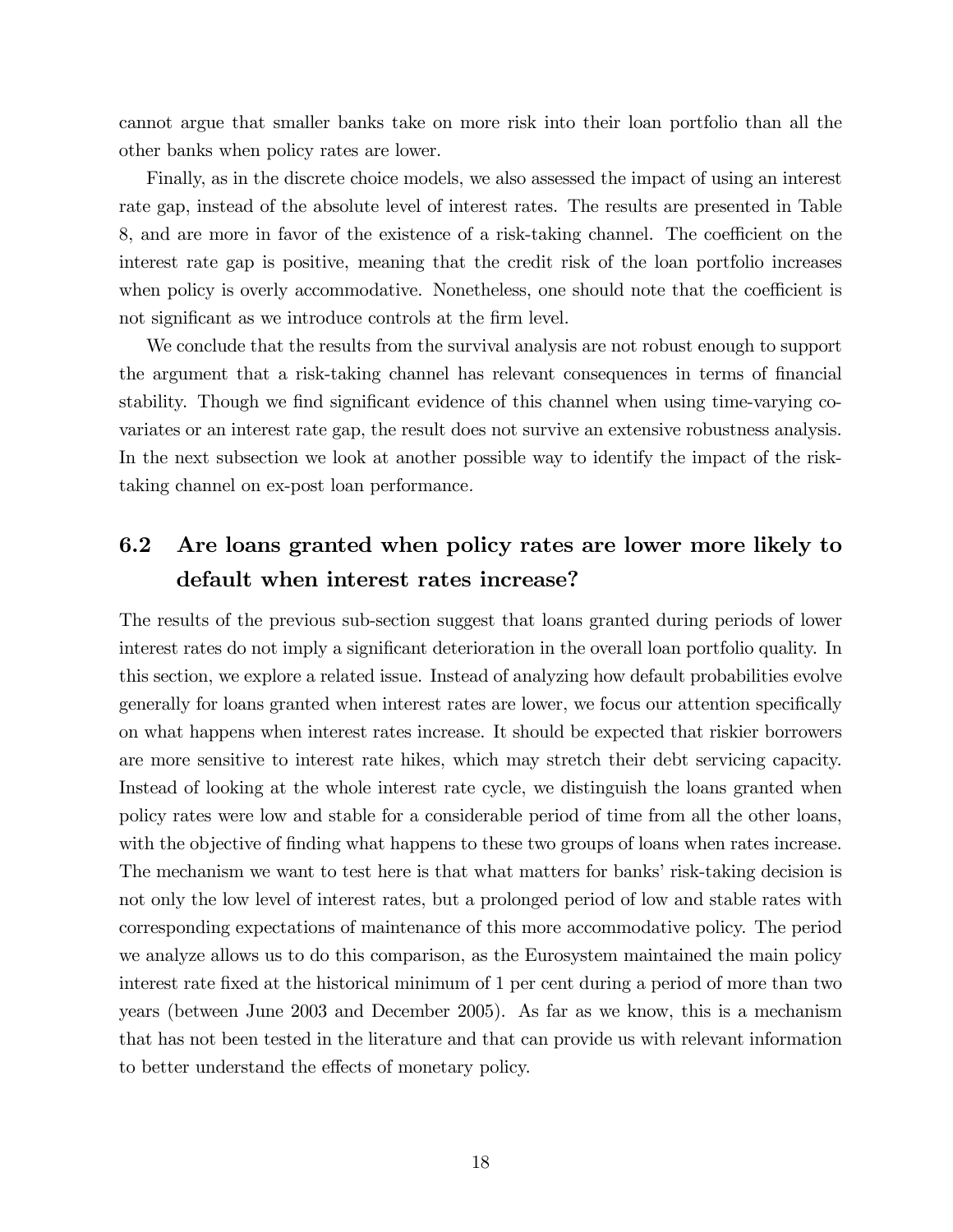Against this background, we use a differences-in-differences approach (DID). We compare two groups of loans: the "treatment" group includes the loans granted during a period of low interest rates  $(2003-\text{Q}3 \text{ to } 2005-\text{Q}4)$  and the "non-treated" group which includes all other loans (granted before 2003-Q3 and after 2005-Q4). These two groups are compared in two different moments: before and after the interest rate starts to increase ( $post-treatment$ ), in 2006.

Table 9 presents the results of the DID estimation, where we estimate a probit model for the probability of default of the  $\dim^9$  against the DID variables and bank, firm, loan and macro controls. We obtain a negative coefficient on the *treatment* variable (column I). This means that loans granted when interest rates are low are less likely to default, what is somewhat in line with the evidence obtained using duration models. The coefficient on the post-treatment variable is also negative, thus suggesting that when interest rates increase, default probabilities are actually lower, in contrast to what could be expected. It should be noted that this result holds even when controlling for bank, loan, firm, sector and macro variables (column II).

The coefficient on the interaction term provides the main test to our hypothesis. The coefficient is positive and significant, meaning that loans granted in the period of low interest rates are more likely to default when interest rates increase than firms with loans granted before the low interest rate period. Thus, this suggests that indeed Portuguese banks take more credit risk when policy rates are low relative to other phases of the cycle.

These regressions include the entire sample of loans, which includes short-term loans and rollovers, which can contaminate our results. To overcome this, we restricted the regressions only to loans classified as long-term (loans with initial maturity of above one year). Results are presented in columns III and IV and are again in favor of a risk-taking channel. The most relevant difference is that, when we control for bank, loan and macro variables (column III), long-term loans granted when policy rates were low are always more likely to default and even more when policy rates increase. So indeed we can argue that banks tend to take on more risk during prolonged periods of low and stable interest rates. When we control also for firm characteristics (column IV), the *treatment* coefficient is no longer significant, i.e., there is no significant difference in the probability of default, unconditional to any period, between loans granted during low policy rates periods and all other loans.

As such, this result provides strong support to the existence of a risk-taking channel in prolonged periods of low interest rates. Nonetheless, the overall impact of this channel

<sup>9</sup>For consistency reasons with previous sections, we considered default episodes in two consecutive quarters. The results are robust to the consideration of default in only one quarter.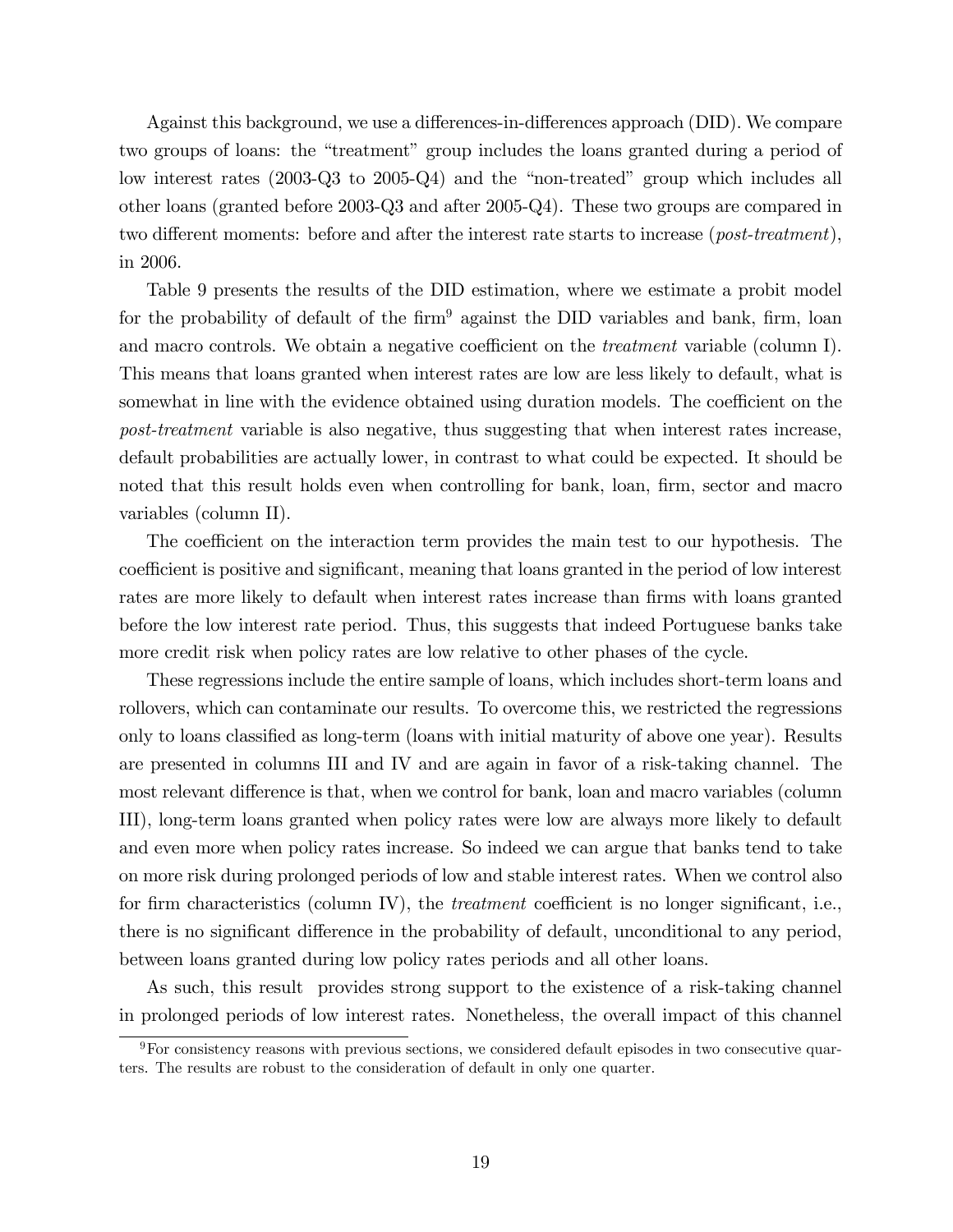may be of a relatively limited dimension, as the overall quality of the loan portfolio is not threatened by the loans granted in periods of low interest rates.

## 7 Concluding remarks

In this paper, we tested whether banks take more risk in their balance sheets when monetary policy interest rates are lower. We try to address this issue through different angles, to capture different possible transmission mechanisms of the risk-taking channel. Our analysis was based on four blocks: (i) a panel regression on the firm loan growth to assess its determinants, in particular the level of interest rates (intensive margin), (ii) discrete choice models to assess the probability of borrowers with bad credit history or no credit history being granted loans (extensive margin), (iii) a survival analysis to assess the impact of monetary policy rates at the moment of loan concession on the time until a firm defaults, and (iv) a DID estimation to compare the likelihood of default between loans granted when interest rates are low and in other periods when interest rates increase.

We obtain consistent evidence that banks increase their risk at the extensive margin when interest rates are lower. Bad quality borrowers have a higher probability of being granted a loan in such periods. Smaller banks tend to be slightly more aggressive in loan concession activity in these periods. However, the results are not significant at the intensive margin.

Do these decisions on grating loans to ex-ante risky borrowers really imply an increase in the ex-post risk of the banks' balance sheet? To test this hypothesis, we proceeded to a different type of analysis, focused on the impact of policy rates on the loan portfolio quality. Survival models do not generally support the risk-taking hypothesis. The level of interest rates at the moment of the loan concession does not have a significant impact on the overall loan portfolio quality. However, the DID estimation provides evidence in favor of a risktaking channel, as loans granted when interest rates were low have a higher likelihood of default than loans granted in other periods, in the hiking phase of the interest rate cycle.

In sum, our results suggest that the risk-taking channel works through two main mechanisms. First, we find consistent evidence that in periods of lower policy interest rates banks are more likely to grant loans to borrowers with worse credit quality. Second, the loans granted when policy rates were low for a relatively long period are more likely to default when interest rates increase. Jointly, these results suggest that there is a risk-taking channel operating in Portugal. However, in terms of the overall ex-post quality of the loan portfolio, there is no significant impact from the level of policy rates. Indeed, our results show that increased risk-taking is more associated with a prolonged period of low interest rates rather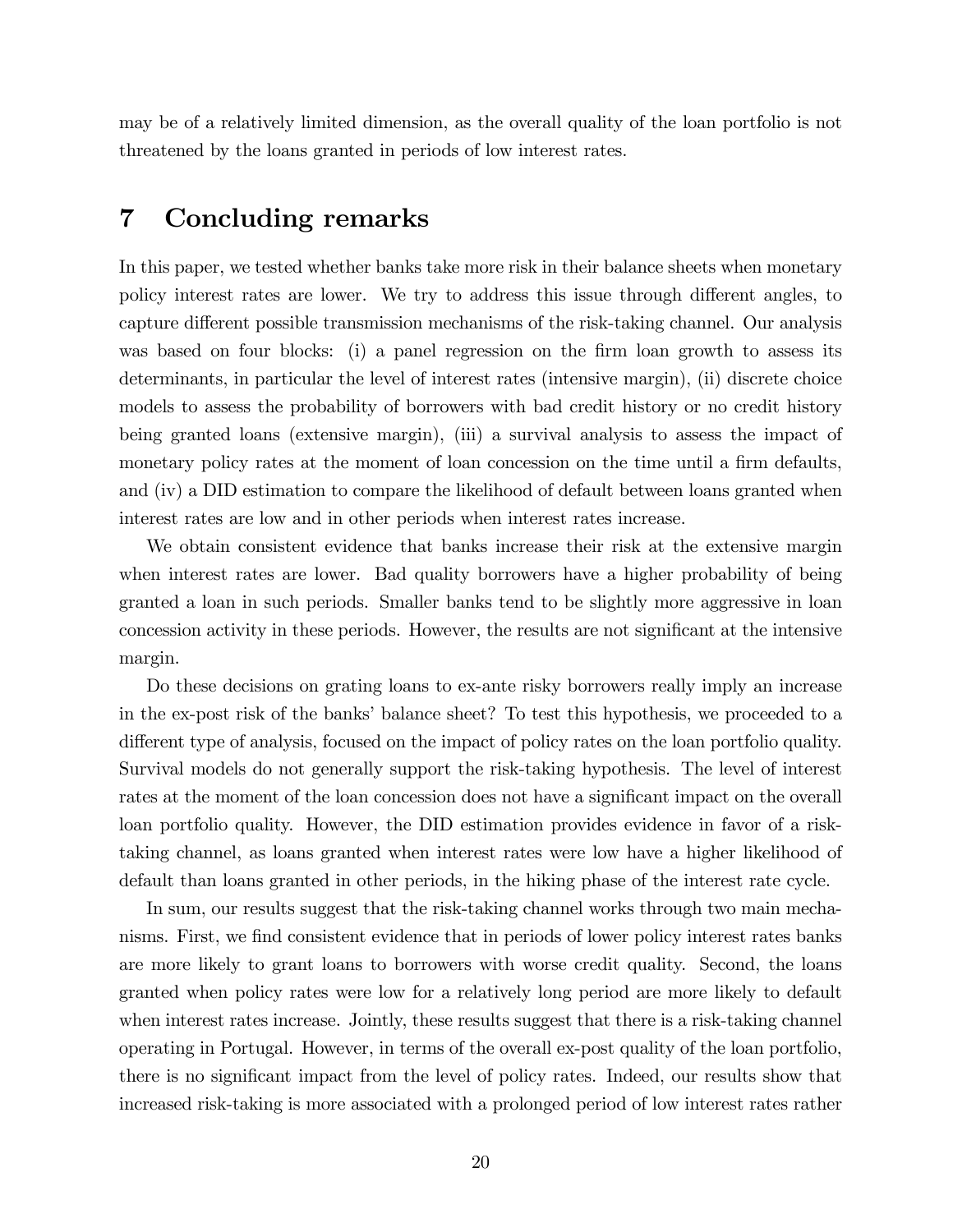than to its level *per se*. Interactions between monetary policy and financial stability should be especially taken into account during these periods.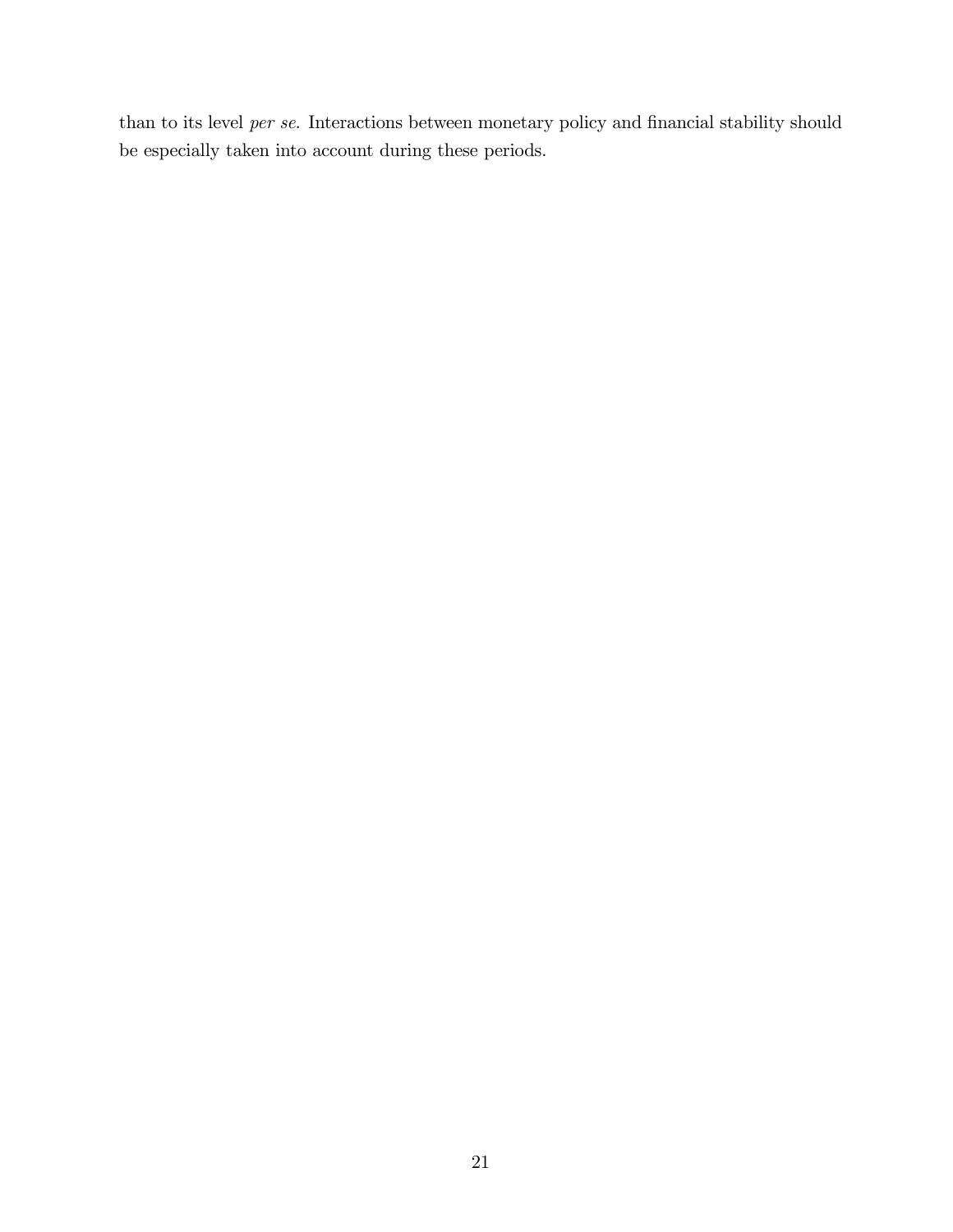## References

Acharya, V. and H. Naqvi (2012), "The seeds of a crisis: A theory of bank liquidity and risk-taking over the business cycle", **Journal of Financial Economics**,  $106(2)$ ,  $349-366$ 

Adrian, T. and H.S. Shin (2008), "Financial intermediaries, financial stability and monetary policy", Federal Reserve Bank of New York Staff Reports,  $n^{\circ}$  346

Adrian, T. and H.S. Shin (2010a), "Liquidity and leverage", **Journal of Financial** Intermediation, 19(3), 418-437

Adrian, T. and H.S. Shin (2010b), "Financial intermediaries and monetary economics", in Friedman, B. M. and M. Woodford (Ed.), Handbook of Monetary Economics, Elsevier, New York, 601-650

Altunbas, Y., L. Gambacorta and D. Marquez-Ibanez (2010), "Does monetary policy a§ect bank risk-taking?", BIS Working Paper No 298

Angeloni, I., E. Faia and M. Lo Duca (2010), "Monetary policy and risk-taking", Bruegel Working paper 2010/00

Bernanke, B. and A. Blinder (1988), "Credit, Money, and Aggregate Demand," **Amer**ican Economic Review 78 (May), 435-439

Bernanke, B. and M. Gertler (1989), "Agency Costs, Net Worth, and Business Fluctuationsî, American Economic Review, vol. 79(1), pages 14-31, March

Bernanke, B. and M. Gertler (1995), "Inside the Black Box: The Credit Channel of Monetary Policy Transmissionî, Journal of Economic Perspectives, vol. 9(4), pages 27-48, Fall

Bonfim, D., D. Dias and C. Richmond (2012), "What happens after default? Stylized facts on access to credit", **Journal of Banking and Finance**,  $36(7)$ ,  $2007-2025$ .

Borio, C. and H. Zhu  $(2012)$ , "Capital regulation, risk-taking and monetary policy: a missing link in the transmission mechanism", **Journal of Financial Stability**, 8, 236-251

Brissimis, S.N., and M.D. Delis (2010), "Bank heterogeneity and monetary policy transmission", ECB Working Paper  $n^{\circ}$  1233

Buch, C., S. Eickmeier and E. Prieto (2011), "In search for yield? Survey-based evidence on bank risk-taking", Deutsche Bundesbank Discussion Paper No 10/2011

De Nicolò, G., G. Dell'Ariccia, L. Laeven and F. Valencia (2010), "Monetary policy and bank risk-taking", IMF Staff Position Note  $10/09$ 

Delis, M.D. and G.P. Kouretas (2011), "Interest rates and bank risk-taking", **Journal** of Banking and Finance, 35, 840-855

Dell'Ariccia, G.D., L. Laeven and R. Marquez (2011), "Monetary policy, leverage and bank risk-taking", CEPR Discussion Paper  $n^{\circ}$  8199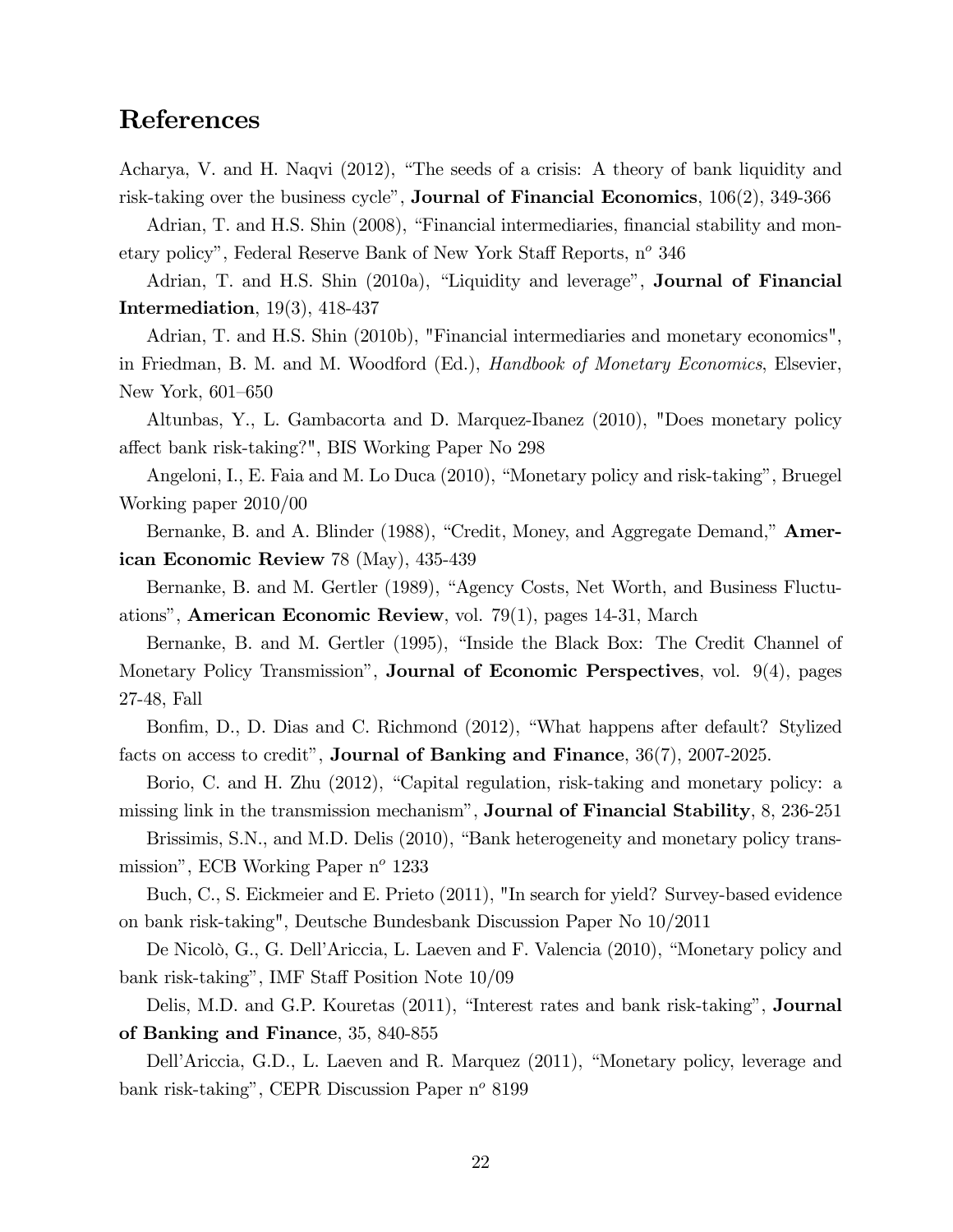Diamond, D.W. and R.G. Rajan  $(2012)$ , "Illiquid banks, financial stability and interest rate policy", **Journal of Political Economy**,  $120(3)$ ,  $552-591$ 

Disyatat, P. (2011), "The bank lending channel revisited", **Journal of Money, Credit** and Banking, 43(4), 711-734

Farinha, L. and C.R. Marques (2003), "The bank lending channel of monetary policy: Identification and estimation using Portuguese micro bank data", in Monetary Policy Transmission in the Euro Area, I Angeloni, A Kashyap and B Mojon (eds), Cambridge University Press, Part 3, Chap. 22, pp 359-371

Freixas, X. and J. C. Rochet (2008), Microeconomics of banking, MIT Press, second edition

Gaggl, P. And M.T. Valderrama (2011), "Do banks take more risk in extended periods of expansive monetary policy? Evidence from a natural experiment", unpublished

Gambacorta, L. (2009), "Monetary policy and the risk-taking channel", BIS Quarterly Review, December 2009

Gambacorta, L. and P. Mistrulli (2004), "Does bank capital affect lending behavior?", Journal of Financial Intermediation, 13, 436-457

Geršl, A., P. Jakubík, D. Kowalczyk, S. Ongena and J.L. Peydró (2012), "Monetary Conditions and Banks<sup>\*</sup> Behaviour in the Czech Republic<sup>3</sup>, Czech National Bank Working Paper 2 2012

Ioannidou, V., S. Ongena and J.L. Peydró (2009), "Monetary policy, risk-taking and pricing: Evidence from a quasi-natural experiment", Discussion Paper 2009-31 S, Tilburg University, Center for Economic Research

Jiménez, G., S. Ongena, J.L. Peydró and J. Saurina (2014), "Hazardous Times for Monetary Policy: What Do Twenty-Three Million Bank Loans Say About the Effects of Monetary Policy on Credit Risk-Taking? Entropic Latent Variable Integration via Simulationî, Econometrica

Jiménez, G., S. Ongena, J.L. Peydró and J. Saurina (2012), "Credit supply and monetary policy: identifying the bank balance-sheet channel with loan applications", American Economic Review, 102(5): 2301-2326

Kashyap, A. and J. Stein (2000), "What do a million observations on banks say about the transmission of monetary policy?", American Economic Review, 90:3, 407-428

Khwaja, A. and A. Mian (2008), "Tracing the Impact of Bank Liquidity Shocks: Evidence from an Emerging Market", American Economic Review, 98(4), 1413-1442

Kishan, R. and T. Opiela (2006), "Bank capital and loan asymmetry in the transmission of monetary policy", **Journal of Banking and Finance**,  $30, 259-285$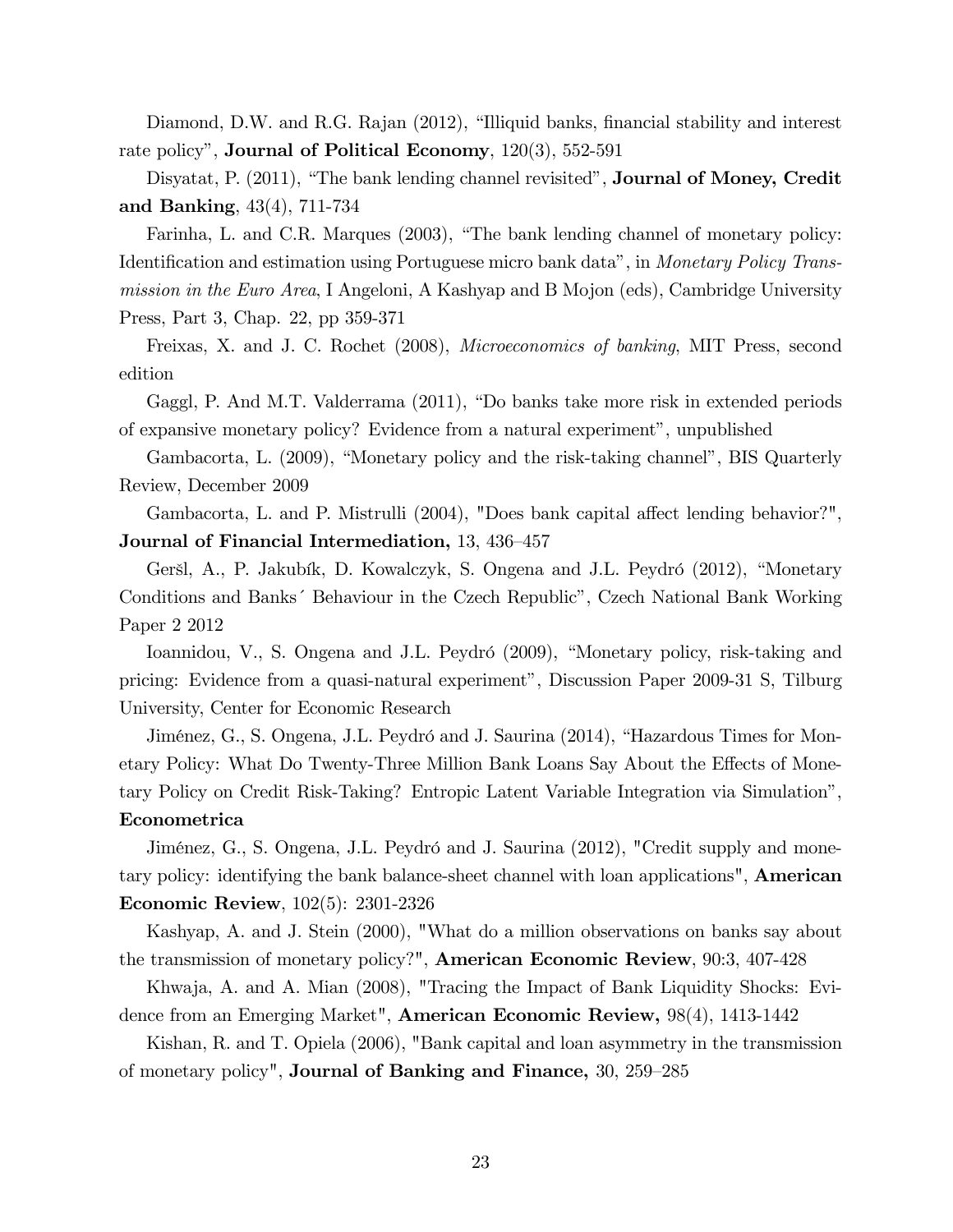Maddaloni, A. and J.L. Peydró (2011), "Bank risk-taking, securitization, supervision and low interest rates  $\overline{\phantom{a}}$ -Evidence from the Euro area and the US lending standards", Review of Financial Studies, 24, 2121-2165

Paligorova, T. and J. Jimenez (2012), "Monetary policy and the risk-taking channel: Insights from the lending behaviour of banks", Bank of Canada Review, 23-30

Paligorova, T. and J. A. C. Santos (2012), "When is it less costly for risky firms to borrow? Evidence from the bank risk-taking channel of monetary policy", Bank of Canada Working Paper 2012-10

Thakor, A. (2013), Incentives to innovate and financial crises, **Journal of Financial** Economics, 103(1), 130-148

Valencia, F. (2011), "Monetary policy, bank leverage and financial stability", IMF working paper 11/244.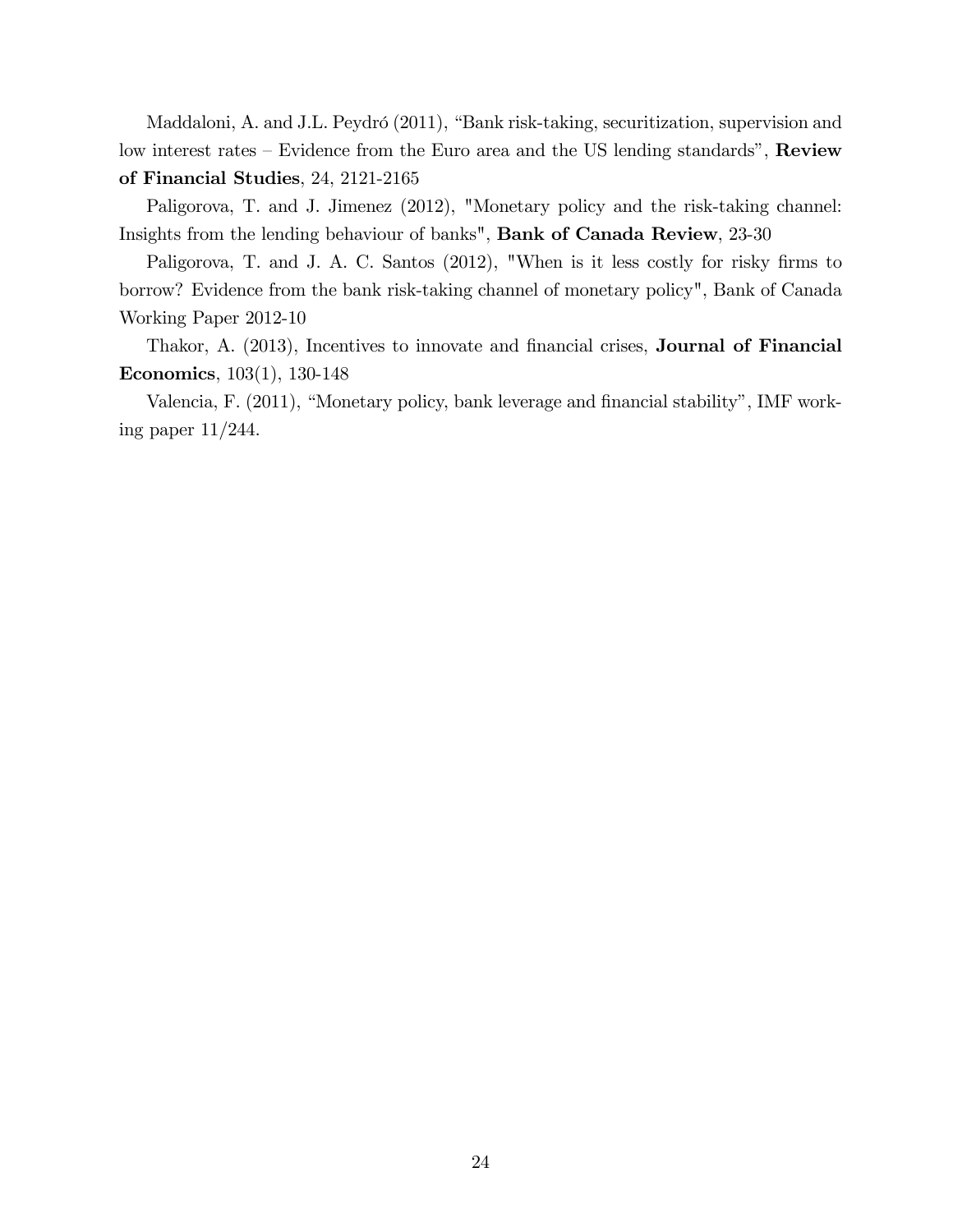#### **Table 1 Variables description and some descriptive statistics**

|                                          | Description                                                                                                                                | Unit       | Obs                  | Mean           | Std. Dev       | Min                 | Max             |
|------------------------------------------|--------------------------------------------------------------------------------------------------------------------------------------------|------------|----------------------|----------------|----------------|---------------------|-----------------|
| <b>Dependent variables</b>               |                                                                                                                                            |            |                      |                |                |                     |                 |
| Probit                                   |                                                                                                                                            |            |                      |                |                |                     |                 |
| bad_hist                                 | Dummy =1 if the borrower had overdue credit in the current and in the                                                                      |            | 11772002             | 0.109          | 0.311          | 0                   |                 |
|                                          | previous quarter; = 0 otherwise                                                                                                            |            |                      |                |                |                     |                 |
| D_default                                | Dummy =1 if the borrower had overdue credit in the current quarter; = $0$                                                                  | ÷,         | 10806094             | 0.155          | 0.362          | $\mathbf 0$         |                 |
|                                          | otherwise                                                                                                                                  |            |                      |                |                |                     |                 |
| new_rel                                  | Dummy =1 if the borrower started a new bank relationship with the                                                                          |            | 11772002             | 0.057          | 0.233          | 0                   |                 |
|                                          | specific bank; = 0 otherwise                                                                                                               |            |                      |                |                |                     |                 |
| fut_def                                  | Dummy =1 if the borrower has overdue credit in future quarters; =0                                                                         |            | 11772002             | 0.168          | 0.373          | $\mathbf 0$         | $\mathbf{1}$    |
|                                          | otherwise                                                                                                                                  |            |                      |                |                |                     |                 |
| Condition                                |                                                                                                                                            |            |                      |                |                |                     |                 |
| new_loan                                 | Dummy =1 if the borrower had an increase in the total amount or a new                                                                      |            | 11772002             | 0.305          | 0.461          | 0                   | 1               |
|                                          | bank relationship; = 0 otherwise                                                                                                           |            |                      |                |                |                     |                 |
| Survival                                 | Dummy =1 if the borrower had overdue credit in the current quarter                                                                         |            |                      |                |                |                     |                 |
| D_default_bank                           | with the specific bank; $= 0$ otherwise                                                                                                    |            | 11772002             | 0.080          | 0.271          | 0                   | $\mathbf 1$     |
|                                          |                                                                                                                                            |            |                      |                |                |                     |                 |
| Independent variables                    |                                                                                                                                            |            |                      |                |                |                     |                 |
| <b>Monetary Policy Rates</b>             |                                                                                                                                            | $\%$       |                      |                |                |                     |                 |
| i ECB eog<br>i ECB av                    | ECB main refinancing rate at the end of the quarter<br>Quarterly average of the ECB main refinancing rate                                  | $\%$       | 11772002<br>11772002 | 2.978<br>2.963 | 0.885<br>0.869 | 2<br>$\overline{2}$ | 4.75<br>4.75    |
| i EONIA av                               | Quarterly average of the EONIA                                                                                                             | $\%$       | 11772002             | 3.025          | 0.877          | 2.01                | 4.84            |
|                                          | Interest rate gap computed using a Taylor rule                                                                                             |            | 11772002             | 1.708          | 1.515          | $\Omega$            | 4               |
| i gap eoq<br><b>Bank characteristics</b> |                                                                                                                                            | p.p.       |                      |                |                |                     |                 |
| In(assets)                               | Logarithm of the total assets of the bank                                                                                                  | <b>EUR</b> | 11536811             | 23.419         | 1.662          | 16.70               | 25.19           |
|                                          |                                                                                                                                            |            |                      |                |                |                     |                 |
|                                          | The amount of liquid assets over total assets. Included in total assets:                                                                   |            |                      |                |                |                     |                 |
|                                          | cash, balances with the central bank, loans and advances to credit                                                                         |            |                      |                |                |                     |                 |
| liq ratio                                | institutions, loans and advances to the public sector, gold and other                                                                      | %          | 11536811             | 18.475         | 10.809         | 0.00                | 82.87           |
|                                          | precious metals for the old accounting standards; cash, loans and                                                                          |            |                      |                |                |                     |                 |
|                                          | advances to credit institutions and other loans and advances for the IAS.                                                                  |            |                      |                |                |                     |                 |
|                                          | Difference between the bank ratio of non performing loans over total                                                                       |            |                      |                |                |                     |                 |
| rel npl/assets                           | assets and the average ratio for all banks                                                                                                 | $\%$       | 11536811             | $-1.953$       | 2.250          | $-3.79$             | 22.55           |
| capital/assets                           | Ratio of the balance sheet capital over total assets                                                                                       | %          | 11432772             | 4.819          | 2.462          | 0.07                | 37.99           |
| savings                                  | Dummy = 1 if the bank is a saving bank; = 0 otherwise                                                                                      |            | 11772002             | 0.033          | 0.179          | $\Omega$            | 1               |
|                                          |                                                                                                                                            |            |                      |                |                |                     |                 |
| <b>CCAM</b>                              | Dummy = 1 if the bank is a mutual agricultural credit bank; = 0 otherwise                                                                  |            | 11772002             | 0.023          | 0.150          | 0                   | 1               |
|                                          | Dummy = 1 if the bank is a branch of a credit institution with head office                                                                 |            |                      |                |                |                     |                 |
| <b>ICUE</b>                              | in the $EU$ ; = 0 otherwise                                                                                                                |            | 11772002             | 0.037          | 0.189          | 0                   |                 |
|                                          | Dummy = $1$ if the banks was involved in a merger in the respective                                                                        |            |                      |                |                |                     |                 |
| M&A                                      | quarter; $= 0$ otherwise                                                                                                                   |            | 11772002             | 0.051          | 0.220          | 0                   | 1               |
|                                          | Dummy = 1 for the quarter for which the bank switched from the old                                                                         |            |                      |                |                |                     |                 |
| IAS                                      | accounting standards to the IAS                                                                                                            |            | 11772002             | 0.032          | 0.175          | 0                   | 1               |
| <b>Borrower characteristics</b>          |                                                                                                                                            |            |                      |                |                |                     |                 |
| #rel                                     | Number of bank relationships of the firm                                                                                                   |            | 11772002             | 3.057          | 2.424          |                     | 38              |
| credit                                   | The total amount of credit of the firm                                                                                                     | <b>EUR</b> | 11772002             | 1,040,303      | 12,800,000     | 0                   | 4,520,000,000   |
| age                                      | Number of quarters that the firm has credit                                                                                                |            | 11772002             | 23.785         | 13.510         |                     | 51              |
| $ln(1+Hrel)$                             | Logarithm of 1 plus the number of bank relationships of the firm                                                                           |            | 11772002             | 1.264          | 0.499          | 0.693               | 3.66            |
| In(credit)                               | Logarithm of the total amount of credit of the firm                                                                                        |            | 10806094             | 11.139         | 2.763          | $-29.934$           | 22.23           |
| $ln(2+age)$                              | Logarithm of 2 plus the number of quarters that the firm has credit                                                                        |            | 11772002             | 3.048          | 0.730          | 0.693               | 3.97            |
| Firm characteristics                     |                                                                                                                                            |            |                      |                |                |                     |                 |
|                                          | 13 dummies for economic sectors: agriculture, fishing, mining, industry                                                                    |            |                      |                |                |                     |                 |
| sectoral dummies                         | (excluded), utilities, construction, commerce, tourism, transports, real                                                                   |            |                      |                |                |                     |                 |
|                                          | estate, other services, education, health and other                                                                                        |            |                      |                |                |                     |                 |
| age_firm                                 | Number of years as a firm                                                                                                                  |            | 1319075              | 22.800         | 17.552         | 2                   | 251             |
| micro                                    | Dummy = $1$ if it is a micro firm                                                                                                          |            | 1319075              | 0.236          | 0.425          | $\mathbf 0$         | $\,1\,$         |
| small                                    | Dummy = $1$ if it is a small firm                                                                                                          |            | 1319075              | 0.388          | 0.487          | $\mathbf 0$         | $\,1\,$         |
| large                                    | Dummy = $1$ if it is a large firm                                                                                                          |            | 1319075              | 0.097          | 0.296          | $\Omega$            | $\mathbf 1$     |
| leverage                                 | Ratio between the amount of loans and bonds over total assets                                                                              | $\%$       | 1319075              | 21.150         | 18.342         | 0                   | 83              |
| interest/debt                            | Ratio of interest over debt                                                                                                                | $\%$       | 1306803              | 2.821          | 2.157          | 0                   | 12              |
| sales                                    | Growth rate of sales                                                                                                                       | $\%$       | 1072734              | 3.280          | 31.862         | $-100$              | 251             |
| In(firm assets)                          | Logarithm of the total assets of the firm                                                                                                  |            | 1319075              | 14.841         | 1.832          | 3.970               | 23              |
| Loan characteristics                     |                                                                                                                                            |            |                      |                |                |                     |                 |
| loan                                     | Total credit granted by the bank to the borrower                                                                                           |            | 11772002             | 234,358        | 4,398,536      |                     | 0 4,520,000,000 |
| $ln(1+loan)$                             |                                                                                                                                            |            | 11772002             | 8.457          | 4.201          | 0                   | 22.23           |
|                                          | Logarithm of 1 plus the total credit granted by the bank to the borrower                                                                   |            |                      |                |                |                     |                 |
| Cred_LT_prop                             | Share of long term credit on the sum of short and long-term credit                                                                         | %          | 10222954             | 48.769         | 39.713         | 0                   | 100             |
| Macro controls                           |                                                                                                                                            |            |                      |                |                |                     |                 |
|                                          | Portuguese banks replies to the BLS question about changes in the                                                                          |            |                      |                |                |                     |                 |
| <b>BLS</b>                               | perception of NFC overall loans demand relative to the previous quarter                                                                    | %          | 7739212              | $-0.001$       | 0.102          | $-0.20$             | 0.20            |
|                                          | (diffusion index)                                                                                                                          |            |                      |                |                |                     |                 |
| GDP PT                                   | Portuguese GDP y-o-y quarterly growth rate                                                                                                 | $\%$       | 11772002             | 1.612          | 1.592          | $-1.90$             | 5.10            |
| $\pi$ PT                                 | Quarterly inflation rate (HICP)                                                                                                            | $\%$       | 11772002             | 2.926          | 0.702          | 1.90                | 4.40            |
| trend                                    | Time trend                                                                                                                                 |            |                      |                |                |                     |                 |
| Difference-in-difference                 |                                                                                                                                            |            |                      |                |                |                     |                 |
| treatment                                | Dummy = 1 if the loan was granted when interest rates were low                                                                             |            | 11772002             | 0.358          | 0.479          | 0                   | 1               |
|                                          | (2003Q3-2005Q4)                                                                                                                            |            |                      |                |                |                     |                 |
| post-treatment                           | Dummy =1 for the period following the low interest rate period (from                                                                       |            | 11772002             | 0.263          | 0.440          | 0                   | 1               |
|                                          | 2006Q1 onwards)                                                                                                                            |            |                      |                |                |                     |                 |
| interaction                              | treatment*post-treatment                                                                                                                   |            | 11772002             | 0.165          | 0.371          | 0                   | $\mathbf 1$     |
| Robustness                               |                                                                                                                                            |            |                      |                |                |                     |                 |
| 10y PT av                                |                                                                                                                                            | %          | 11772002             | 4.427          | 0.684          | 3.17                | 5.75            |
|                                          | Quarterly average of the 10-year Portuguese Government bond yield                                                                          |            |                      |                |                |                     |                 |
| 10y PT eoq                               |                                                                                                                                            | %          | 11772002             | 4.424          | 0.700          | 3.12                | 5.62            |
| NFC credit PT                            | 10-year Portuguese Government bond yield at the end of the quarter<br>Quarterly growth of credit to non financial corporations in Portugal | %          | 11772002             | 10.939         | 8.788          | 0.80                | 29.00           |
|                                          | Quarterly growth in house prices in Portugal                                                                                               | $\%$       | 11772002             | 2.922          | 2.943          | 0.00                | 9.83            |
| house p PT                               | One year ahead forecast for the euro area GDP based on the Eurosystem                                                                      |            |                      |                |                |                     |                 |
| <b>GDP EA</b>                            | <b>MPE</b>                                                                                                                                 | $\%$       | 11772002             | 2.204          | 0.464          | 1.21                | 3.40            |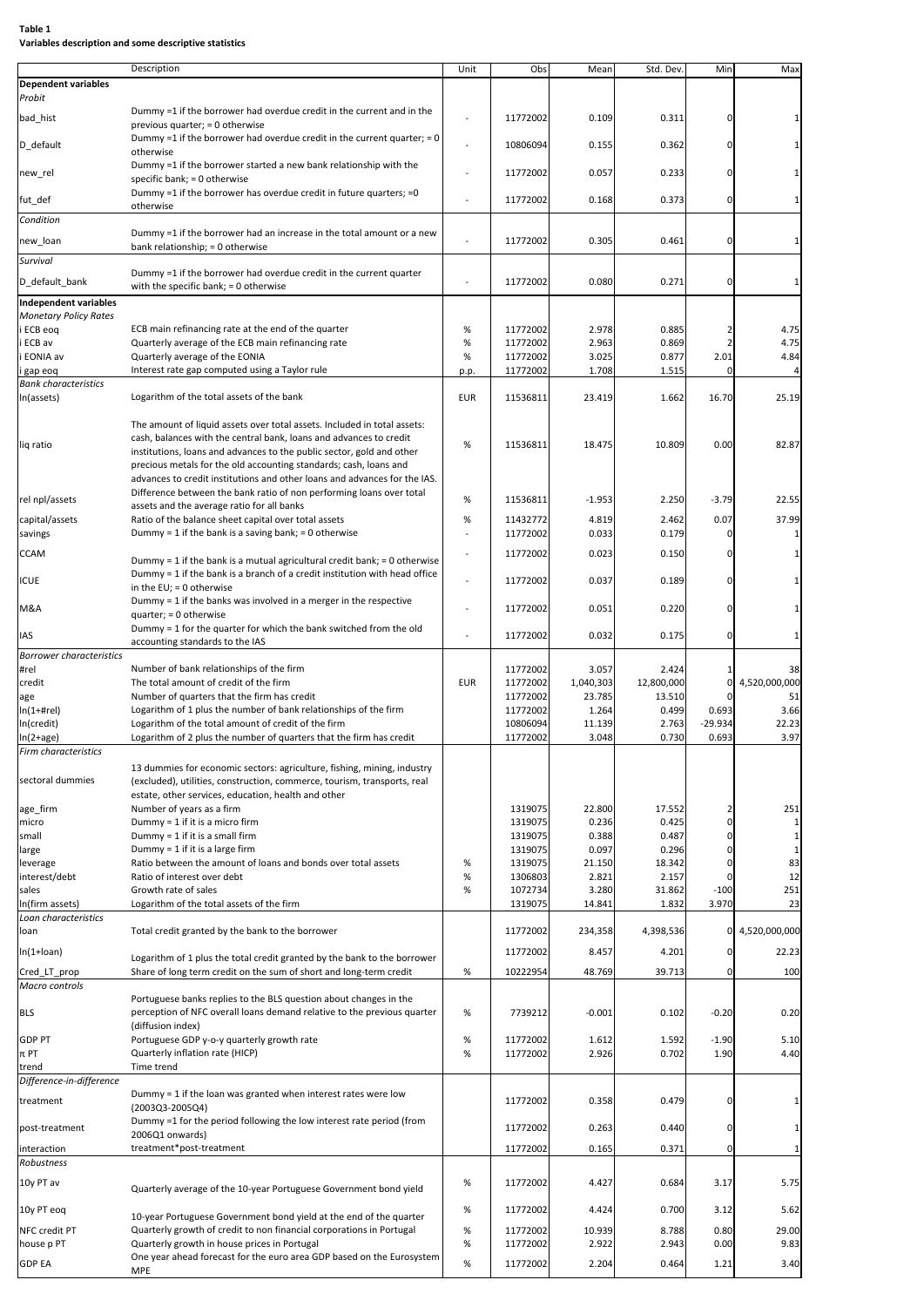**Results of the panel regression with fixed effects** I **II** Coef. Coef. *S.e. S.e.* Dependent variable: credit\_growth

**Table 2**

|                          |                 | ш                 |
|--------------------------|-----------------|-------------------|
|                          | Coef.           | Coef.             |
|                          | S.e.            | S.e.              |
| i ECB eoq <sub>t-1</sub> | ***<br>$-0.008$ | $***$<br>$-0.006$ |
|                          | 0.001           | 0.003             |
| bad_hist $_{t-1}$        | ***<br>$-0.045$ | $-0.030$          |
|                          | 0.006           | 0.020             |
| $i^*$ bad_hist $_{t-1}$  | ***<br>0.009    | 0.004             |
|                          | 0.002           | 0.007             |
| liq_ratio <sub>t-1</sub> | ***<br>$-0.001$ | ***<br>$-0.001$   |
|                          | 0.000           | 0.000             |
| capital/assets $_{t-1}$  | $-0.001$        | $***$<br>$-0.003$ |
|                          | <i>0.000</i>    | 0.001             |
| bank variables           | yes             | yes               |
| loan variables           | yes             | yes               |
| firm variables           | no              | yes               |
| sectoral dummies         | no              | yes               |
| macro variables          | yes             | yes               |
| Nº obs.                  | 7,030,429       | 862,560           |
| $R^2$ overall            | 0.0599          | 0.0583            |
| $Prob$ > F               | 0               | 0                 |

Note: \* significance at 10 per cent; \*\* significance at 5 per cent; \*\*\* significance at 1 per cent.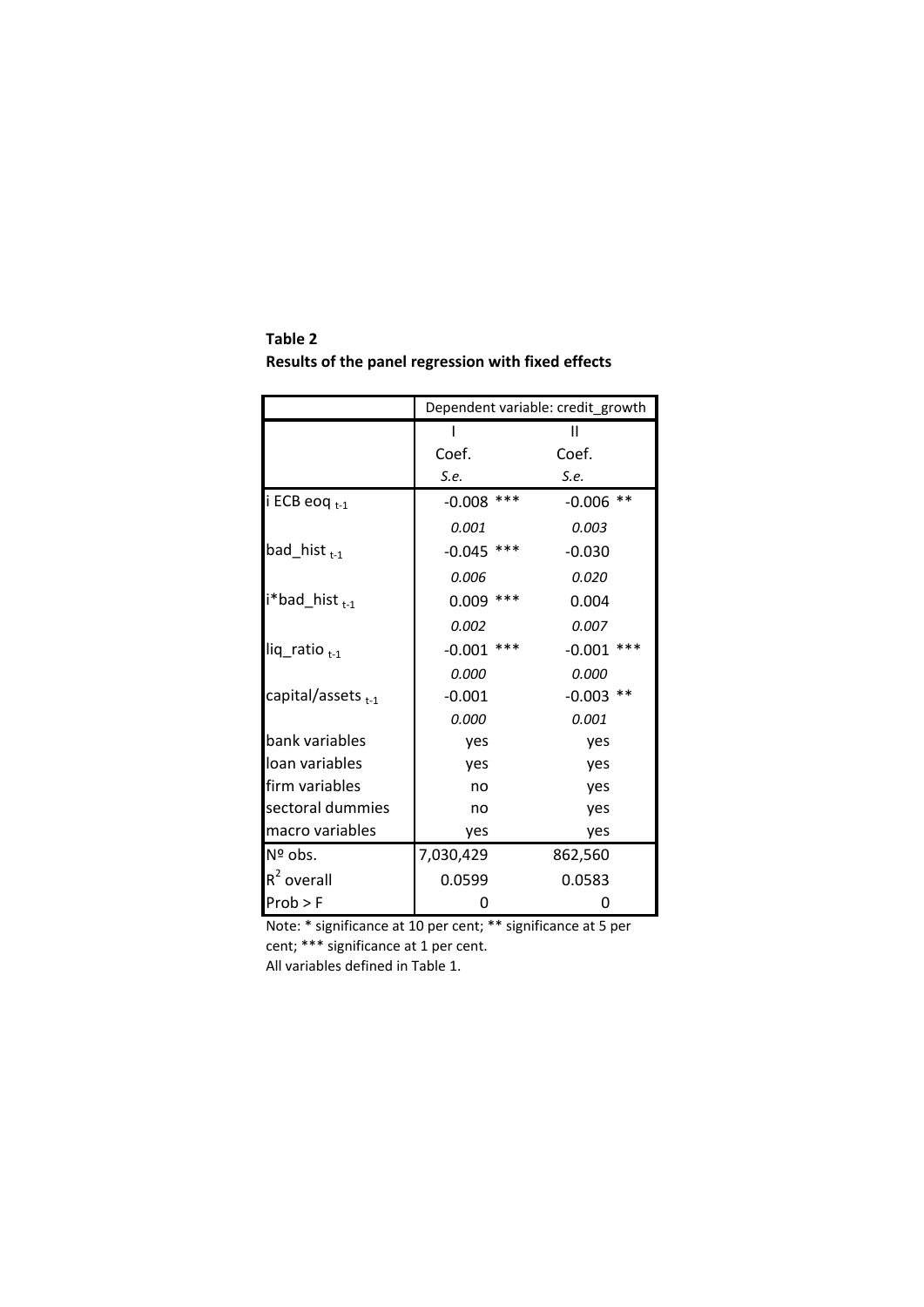|                         | Dependent variable: bad_hist |              |                | Dependent variable: default |             | Dependent variable: new_bor |              |              |
|-------------------------|------------------------------|--------------|----------------|-----------------------------|-------------|-----------------------------|--------------|--------------|
|                         |                              | Ш            | $\mathbf{III}$ | IV                          | V           | VI                          | VII          | VIII         |
|                         | Coef.                        | Coef.        | Coef.          | Coef.                       | Coef.       | Coef.                       | Coef.        | Coef.        |
|                         | S.e.                         | S.e.         | S.e.           | S.e.                        | S.e.        | S.e.                        | S.e.         | S.e.         |
| i ECB eoq $_{t-1}$      | $-0.043$ ***                 | $-0.208$ *** | $-0.012$       | $-0.146$ ***                | 0.024       | $-0.028$ ***                | $-0.280$ *** | 0.405        |
|                         | 0.003                        | 0.032        | 0.152          | 0.027                       | 0.109       | 0.002                       | 0.019        | 0.330        |
| $i^*$ In(assets) $t-1$  |                              | $0.007$ ***  | $-0.000$       | $0.005$ ***                 | $-0.001$    |                             | $0.011$ ***  | $-0.021$     |
|                         |                              | 0.001        | 0.006          | 0.001                       | 0.005       |                             | 0.001        | 0.014        |
| In(assets) $_{t-1}$     | $-0.042$ ***                 | $-0.064$ *** | $-0.007$       | ***<br>$-0.069$             | $-0.013$    | $-0.055$ ***                | $-0.089$ *** | $-0.009$     |
|                         | 0.002                        | 0.005        | 0.023          | 0.004                       | 0.016       | 0.001                       | 0.003        | 0.051        |
| liq_ratio $_{t-1}$      | $-0.007$ ***                 | $-0.007$ *** | 0.001          | $-0.006$ ***                | 0.000       | $-0.007$ ***                | $-0.007$ *** | $-0.008$ *** |
|                         | 0.000                        | 0.000        | 0.001          | 0.000                       | 0.001       | 0.000                       | 0.000        | 0.003        |
| capital/assets $_{t-1}$ | $0.021$ ***                  | $0.022$ ***  | $0.021$ ***    | $0.023$ ***                 | $0.019$ *** | $0.009$ ***                 | $0.010$ ***  | $-0.005$     |
|                         | 0.001                        | 0.001        | 0.005          | 0.001                       | 0.004       | 0.001                       | 0.001        | 0.013        |
| bank variables          | yes                          | yes          | yes            | yes                         | yes         | yes                         | yes          | yes          |
| loan variables          | yes                          | yes          | yes            | yes                         | yes         | yes                         | yes          | yes          |
| firm variables          | no                           | no           | yes            | no                          | yes         | no                          | no           | yes          |
| sectoral dummies        | no                           | no           | yes            | no                          | yes         | no                          | no           | yes          |
| macro variables         | yes                          | yes          | yes            | yes                         | yes         | yes                         | yes          | yes          |
| Nº obs.                 | 2,655,604                    | 2,655,604    | 319,023        | 2,655,604                   | 319,023     | 3,320,469                   | 3,320,469    | 349,484      |
| Log pseudolikel.        | $-660,740$                   | $-660,710$   | $-31,429$      | $-859,839$                  | $-53,272$   | $-634,716$                  | $-634,808$   | $-2,073$     |
| Prob > chi2             | 0                            | 0            | 0              |                             | 0           | 0                           | 0            | 0            |

### **Table 3 Results of the probit estimation**

Note: \* significance at 10 per cent; \*\* significance at 5 per cent; \*\*\* significance at 1 per cent.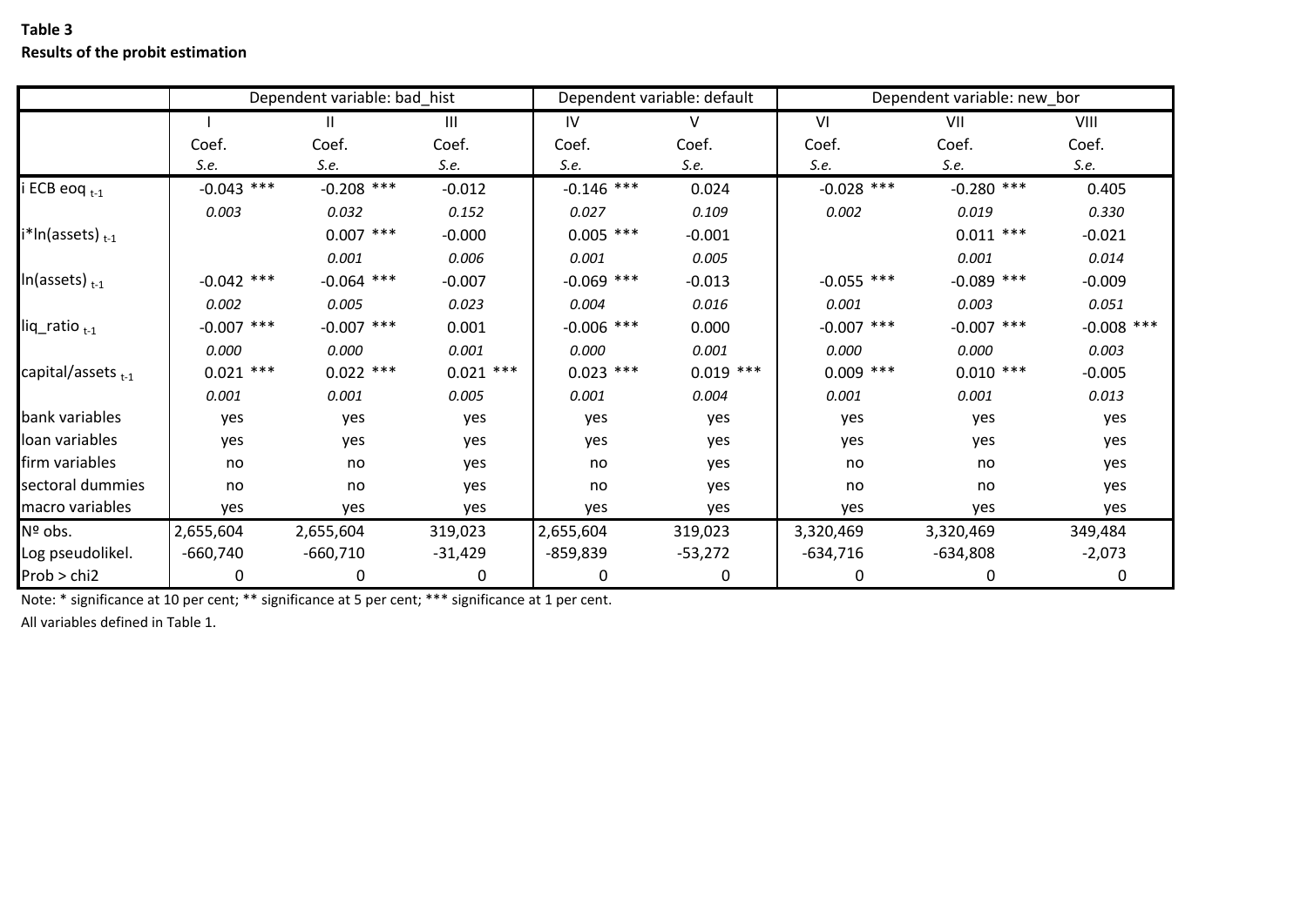**Table 4**

### **Results of the probit estimation ‐ interest rate gap**

|                             |              | Dependent variable: bad_hist |             | Dependent variable: new_bor |                 |              |  |
|-----------------------------|--------------|------------------------------|-------------|-----------------------------|-----------------|--------------|--|
|                             |              | $\mathbf{I}$                 | Ш           | IV                          | $\vee$          | VI           |  |
|                             | Coef.        | Coef.                        | Coef.       | Coef.                       | Coef.           | Coef.        |  |
|                             | S.e.         | S.e.                         | S.e.        | S.e.                        | S.e.            | S.e.         |  |
| i gap eoq <sub>t</sub>      | $-0.043$ *** | $-0.062$ ***                 | $-0.024$ *  | $0.012$ ***                 | $0.006$ **      | 0.011        |  |
|                             | 0.003        | 0.003                        | 0.014       | 0.002                       | 0.002           | 0.036        |  |
| i*In(assets) <sub>t-1</sub> |              | $-0.003$ ***                 | $-0.002$    |                             | ***<br>$-0.001$ | $-0.003$     |  |
|                             |              | 0.000                        | 0.001       |                             | 0.000           | 0.002        |  |
| $ln(a$ ssets $)_{t-1}$      | $-0.044$ *** | $-0.034$ ***                 | $-0.003$    | $-0.055$ ***                | $-0.052$ ***    | $-0.065$ *** |  |
|                             | 0.002        | 0.002                        | 0.009       | 0.001                       | 0.001           | 0.021        |  |
| $liq$ _ratio $_{t-1}$       | $-0.006$ *** | $-0.007$ ***                 | 0.001       | $-0.007$ ***                | $-0.007$ ***    | $-0.008$ *** |  |
|                             | 0.000        | 0.000                        | 0.001       | 0.000                       | 0.000           | 0.003        |  |
| capital/assets $_{t-1}$     | $0.024$ ***  | $0.023$ ***                  | $0.022$ *** | $0.010$ ***                 | $0.009$ ***     | $-0.003$     |  |
|                             | 0.001        | 0.001                        | 0.005       | 0.001                       | 0.001           | 0.013        |  |
| bank variables              | yes          | yes                          | yes         | yes                         | yes             | yes          |  |
| loan variables              | yes          | yes                          | yes         | yes                         | yes             | yes          |  |
| firm variables              | no           | no                           | yes         | no                          | no              | yes          |  |
| sectoral dummies            | no           | no                           | yes         | no                          | no              | yes          |  |
| macro variables             | yes          | yes                          | yes         | yes                         | yes             | yes          |  |
| Nº obs.                     | 2,655,604    | 2,655,604                    | 319,023     | 3,320,469                   | 3,320,469       | 349,484      |  |
| Log pseudolikel.            | $-660,642$   | $-660,330$                   | $-31,425$   | $-634,869$                  | $-634,824$      | $-2,073$     |  |
| Prob > chi2                 | 0            | 0                            | 0           | 0                           | 0               | 0            |  |

Note: \* significance at 10 per cent; \*\* significance at 5 per cent; \*\*\* significance at 1 per cent.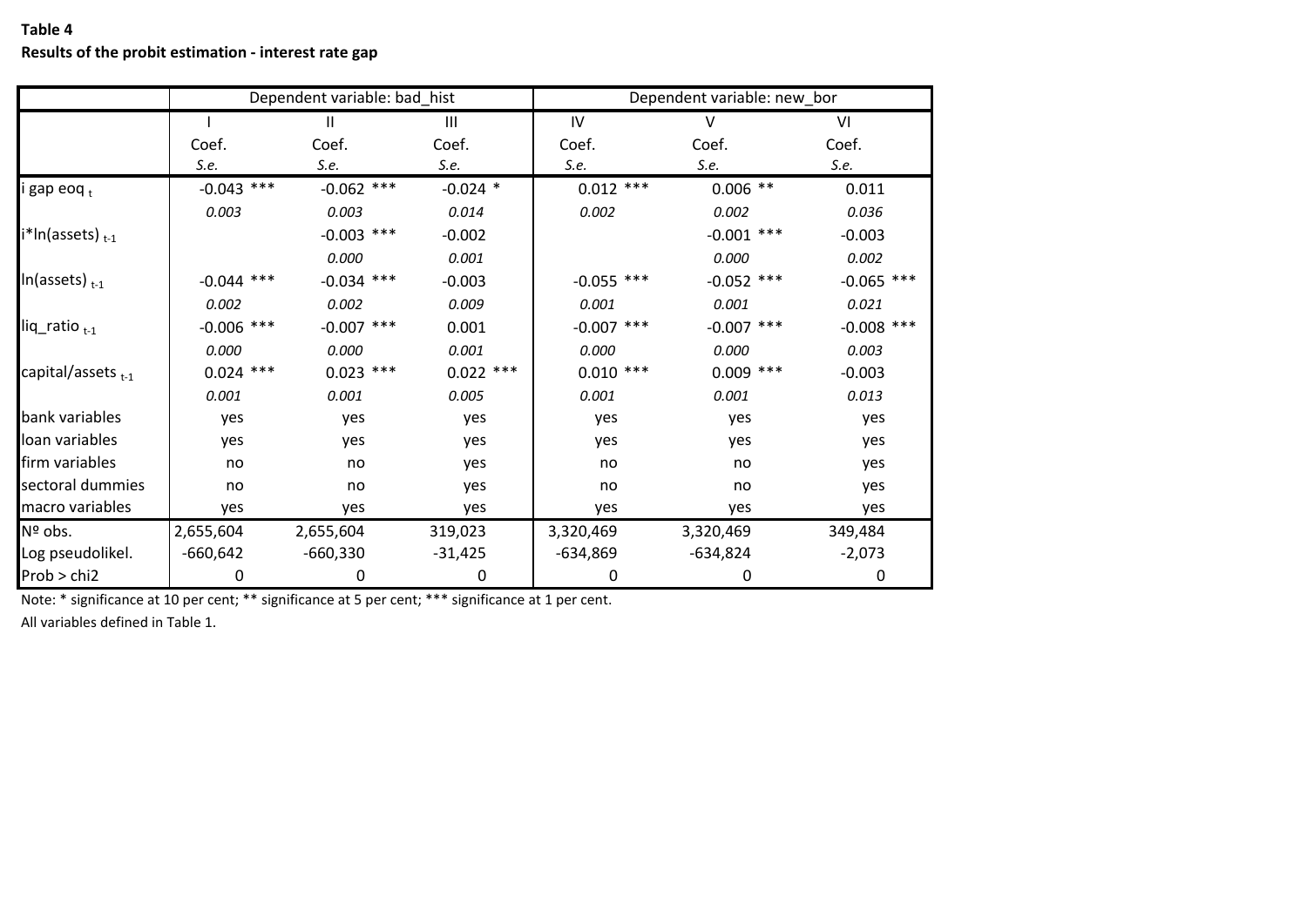### **Table 5 Within borrower comparison analysis**

|                           |                 | Borrowers with small |
|---------------------------|-----------------|----------------------|
|                           | All borrowers   | and large banks      |
|                           | Coef.           | Coef.                |
|                           | S.e.            | S.e.                 |
| i ECB eoq t-1             | ***<br>-0.001   | $-0.005$ ***         |
|                           | 0.000           | 0.001                |
| i*bad_hist <sub>t-1</sub> | ***<br>0.001    | $-0.004$             |
|                           | 0.000           | 0.002                |
| bad_hist $_{t-1}$         | 0.000           | $0.025$ ***          |
|                           | 0.001           | 0.007                |
| $In(credit)_{t-1}$        | $0.003$ ***     | $0.045$ ***          |
|                           | 0.000           | 0.002                |
| GDP PT $_{t-1}$           | ***<br>$-0.003$ | ***<br>0.010         |
|                           | 0.000           | 0.001                |
| trend                     | $-0.002$ ***    | 0.001                |
|                           | 0.000           | 0.001                |
| trend <sup>2</sup>        | ***<br>0.000    | ***<br>$-0.000$      |
|                           | 0.000           | 0.000                |
| constant                  | $-0.014$ ***    | ***<br>$-0.440$      |
|                           | 0.002           | 0.028                |
| Nº obs.                   | 3,035,927       | 390,103              |
| $R^2$ overall             | 0.0004          | 0.0006               |
| Prob > F                  | 0               | 0                    |

Note: \* significance at 10 per cent; \*\* significance at 5 per cent; \*\*\*

All variables defined in Table 1. The dependent variable is the quarterly change in the difference between the percentages of borrowing from small and large banks. The first column regression includes all borrowers with multiple bank relationships; the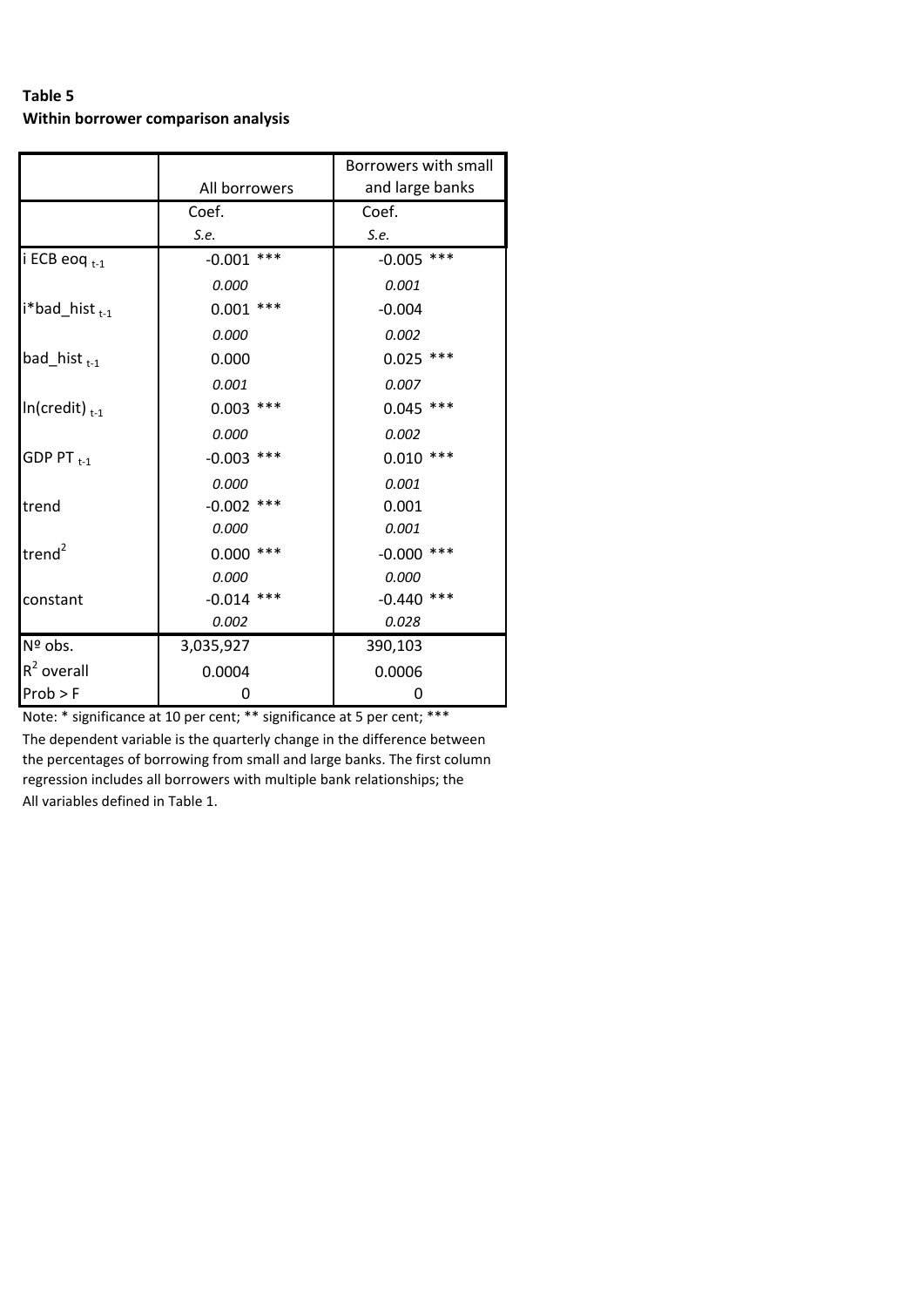#### **Table 6 Survival analysis results**

|                                 | non-time varying |              |                |              |              | time-varying |              |              | default with any bank |              |             |              |
|---------------------------------|------------------|--------------|----------------|--------------|--------------|--------------|--------------|--------------|-----------------------|--------------|-------------|--------------|
|                                 |                  |              | $\mathsf{III}$ | IV           | $\mathsf{V}$ | VI           | VII          | VIII         | IX                    | X            | XI          | XII          |
|                                 | Coef.            | Coef.        | Coef           | Coef.        | Coef.        | Coef.        | Coef.        | Coef.        | Coef.                 | Coef.        | Coef.       | Coef.        |
|                                 | S.e.             | S.e.         | S.e.           | S.e.         | S.e.         | S.e.         | S.e.         | S.e.         | S.e.                  | S.e.         | S.e.        | S.e.         |
| i ECB eoq (loan) <sub>t-1</sub> | $0.107$ ***      | $0.071$ ***  | 0.016          | 0.019        | 0.103        | 0.103        | $-0.013$ *** | $-0.055$ *** | $-0.009$              | $0.151$ ***  | $0.451$ *** | $0.311***$   |
|                                 | 0.006            | 0.005        | 0.017          | 0.022        | 0.114        | 0.134        | 0.005        | 0.005        | 0.021                 | 0.009        | 0.082       | 0.087        |
| bad_hist $_{t-1}$               |                  |              | $1.821$ ***    | $2.350$ ***  | $1.788$ ***  | $2.390$ ***  | $1.483$ ***  | $1.515***$   | $2.308***$            |              |             |              |
|                                 |                  |              | 0.036          | 0.059        | 0.214        | 0.345        | 0.013        | 0.013        | 0.054                 |              |             |              |
| liq_ratio <sub>t-1</sub>        |                  | $-0.011$ *** | $-0.007$ ***   | $-0.004$ *** | $-0.006$     | $-0.006$     | $-0.011$ *** | $-0.014$ *** | $-0.010$ ***          | $-0.007$ *** | $-0.009$ ** | $-0.011$ *   |
|                                 |                  | 0.000        | 0.001          | 0.001        | 0.007        | 0.008        | 0.001        | 0.001        | 0.003                 | 0.001        | 0.004       | 0.007        |
| capital/assets $_{t-1}$         |                  | $0.035$ ***  | $0.067$ ***    | $0.106$ ***  | $0.109$ **   | $0.123$ **   | $0.034$ ***  | $0.045$ ***  | $0.043$ ***           | $0.021$ ***  | $0.085$ *** | 0.016        |
|                                 |                  | 0.001        | 0.007          | 0.009        | 0.047        | 0.060        | 0.001        | 0.001        | 0.008                 | 0.005        | 0.031       | 0.051        |
| trends                          | yes              | yes          | yes            | yes          | yes          | yes          | yes          | no           | no                    | yes          | yes         | yes          |
| bank variables                  | no               | yes          | yes            | yes          | yes          | yes          | yes          | yes          | yes                   | yes          | yes         | yes          |
| loan variables                  | no               | no           | yes            | yes          | yes          | yes          | yes          | yes          | yes                   | yes          | yes         | yes          |
| firm variables                  | no               | no           | no             | no           | yes          | yes          | no           | no           | yes                   | no           | yes         | yes          |
| sectoral dummies                | no               | no           | no             | no           | yes          | yes          | no           | no           | yes                   | no           | yes         | yes          |
| macro variables                 | yes              | yes          | yes            | yes          | yes          | yes          | yes          | yes          | yes                   | yes          | yes         | yes          |
| shared frailty bank             | yes              | no           | no             | no           | no           | no           | no           | no           | no                    | no           | no          | no           |
| shared frailty NFC              | no               | no           | no             | yes          | no           | yes          | yes          | yes          | no                    | no           | no          | yes          |
| Nº obs.                         | 5,523,670        | 7,087,951    | 1,384,696      | 1,384,696    | 81,737       | 81,737       | 5,833,210    | 5,833,210    | 629,146               | 1,178,375    | 68,768      | 68,768       |
| Log pseudolikel.                | $-262,155$       | $-358,391$   | $-46,713$      | $-44,823$    | $-1,506$     | $-1,472$     | $-224,247$   | $-224,696$   | $-9,617$              | $-64,843$    | $-2,964$    | $-2,758$     |
| Prob > chi2                     | $\Omega$         | $\mathbf 0$  | 0              |              | $\Omega$     | 0            | $\mathbf{0}$ | 0            | $\Omega$              | $\mathbf 0$  | $\mathbf 0$ | $\mathbf{0}$ |

Notes: \* significance at 10 per cent; \*\* significance at 5 per cent; \*\*\* significance at 1 per cent.

*t* refers to the moment when the loan is granted. i ECB eoq (loan) and GDP PT (loan) are fixed to the moment prior to the loan concession.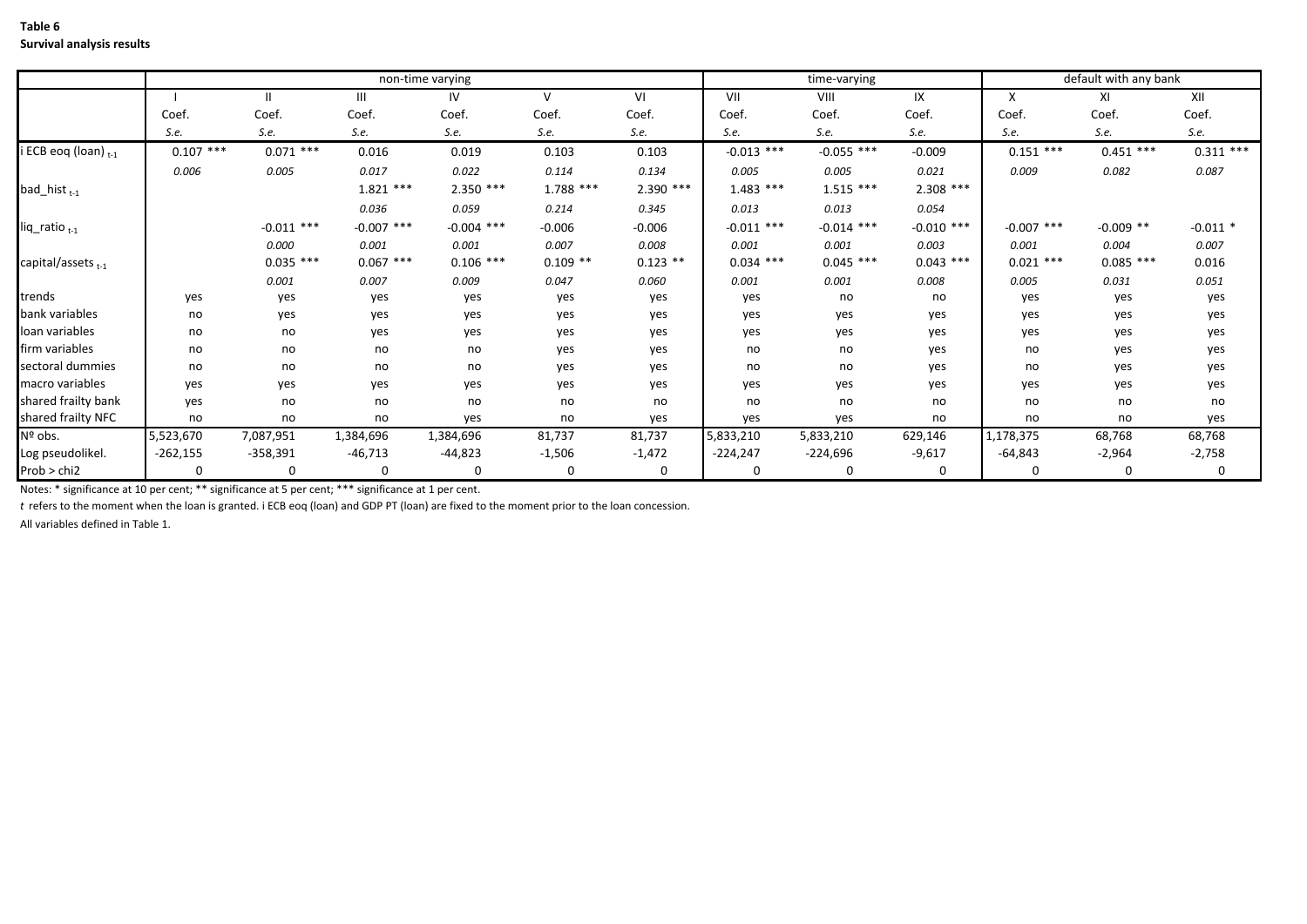|                                 |             |              | non time-varying |             |             |
|---------------------------------|-------------|--------------|------------------|-------------|-------------|
|                                 |             | $\mathbf{I}$ | $\mathbf{III}$   | IV          | $\vee$      |
|                                 | Coef.       | Coef.        | Coef.            | Coef.       | Coef.       |
|                                 | S.e.        | S.e.         | S.e.             | S.e.        | S.e.        |
| i ECB eoq (loan) <sub>t-1</sub> | $0.060$ *** | $0.064$ ***  | 0.008            | $0.472$ *** | $0.536$ *** |
|                                 | 0.008       | 0.008        | 0.034            | 0.178       | 0.204       |
| bad_hist $_{t-1}$               |             |              | $2.536$ ***      | 1.948 ***   | $2.274$ *** |
|                                 |             |              | 0.085            | 0.347       | 0.459       |
| $liq$ _ratio $_{t-1}$           |             | $-0.010$ *** | $-0.004$ *       | 0.009       | 0.010       |
|                                 |             | 0.001        | 0.002            | 0.010       | 0.010       |
| capital/assets <sub>t-1</sub>   |             | $0.033$ ***  | $0.078$ ***      | 0.032       | 0.011       |
|                                 |             | 0.001        | 0.011            | 0.076       | 0.091       |
| trends                          | yes         | yes          | yes              | yes         | yes         |
| bank variables                  | no          | yes          | yes              | yes         | yes         |
| loan variables                  | no          | no           | yes              | yes         | yes         |
| firm variables                  | no          | no           | no               | yes         | yes         |
| sectoral dummies                | no          | no           | no               | yes         | yes         |
| macro variables                 | yes         | yes          | yes              | yes         | yes         |
| shared frailty bank             | yes         | no           | no               | no          | no          |
| shared frailty NFC              | no          | no           | yes              | no          | yes         |
| Nº obs.                         | 2,494,751   | 3,225,573    | 749,933          | 30,101      | 30,101      |
| Log pseudolikel.                | $-126,182$  | $-173,926$   | $-26,136$        | $-530$      | $-529$      |
| Prob > chi2                     | 0           | 0            | 0                | 0           | 0           |

Notes: \* significance at 10 per cent; \*\* significance at 5 per cent; \*\*\* significance at 1 per cent.

*t* refers to the moment when the loan is granted. i ECB eoq (loan) and GDP PT (loan) are fixed to the moment prior to the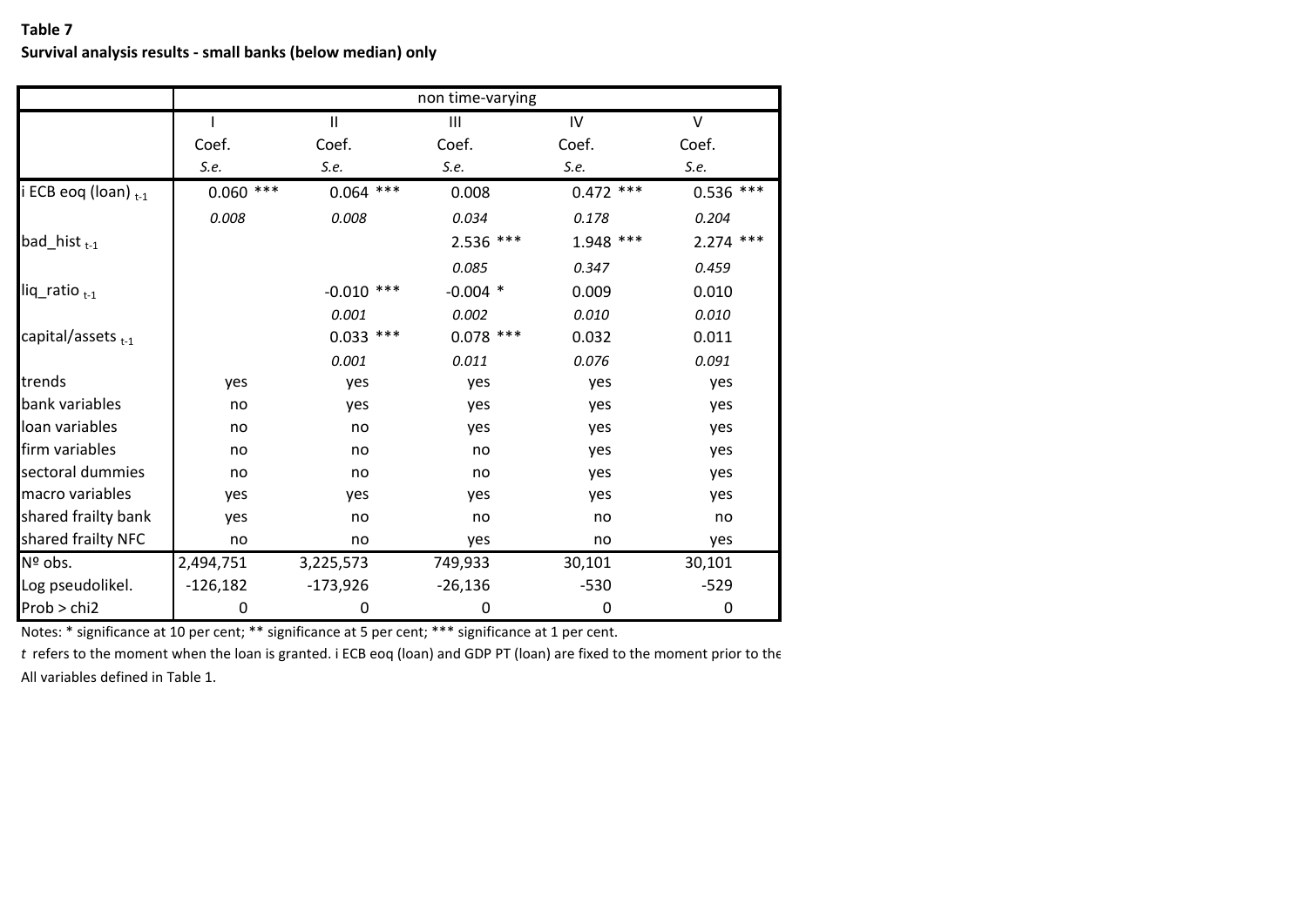|                           | non-time varying |                   |              |             |            |  |  |
|---------------------------|------------------|-------------------|--------------|-------------|------------|--|--|
|                           |                  | Ш                 | III          | IV          | $\vee$     |  |  |
|                           | Coef.            | Coef.             | Coef.        | Coef.       | Coef.      |  |  |
|                           | S.e.             | S.e.              | S.e.         | S.e.        | S.e.       |  |  |
| i gap eoq (loan) $_{t-1}$ | $0.045$ **       | $0.048$ **        | $0.106$ ***  | 0.017       | $-0.071$   |  |  |
|                           | 0.022            | 0.020             | 0.027        | 0.126       | 0.147      |  |  |
| bad_hist $_{t-1}$         |                  |                   | $2.351$ ***  | $1.785$ *** | 2.400 ***  |  |  |
|                           |                  |                   | 0.059        | 0.214       | 0.347      |  |  |
| $liq$ _ratio $_{t-1}$     |                  | $***$<br>$-0.008$ | $-0.004$ *** | $-0.006$    | $-0.005$   |  |  |
|                           |                  | 0.001             | 0.001        | 0.007       | 0.008      |  |  |
| capital/assets $_{t-1}$   |                  | $0.064$ ***       | $0.105$ ***  | $0.108$ **  | $0.125$ ** |  |  |
|                           |                  | 0.006             | 0.009        | 0.047       | 0.060      |  |  |
| trends                    | yes              | yes               | yes          | yes         | yes        |  |  |
| bank variables            | no               | yes               | yes          | yes         | yes        |  |  |
| loan variables            | no               | no                | yes          | yes         | yes        |  |  |
| firm variables            | no               | no                | no           | yes         | yes        |  |  |
| sectoral dummies          | no               | no                | no           | yes         | yes        |  |  |
| macro variables           | yes              | yes               | yes          | yes         | yes        |  |  |
| shared frailty bank       | yes              | no                | no           | no          | no         |  |  |
| shared frailty NFC        | no               | no                | yes          | no          | yes        |  |  |
| Nº obs.                   | 1,175,254        | 1,504,279         | 1,384,696    | 81,737      | 81,737     |  |  |
| Log pseudolikel.          | $-40,074$        | $-53,660$         | $-44,816$    | $-1,521$    | $-1,487$   |  |  |
| Prob > chi2               | 0.007            | 0                 | 0            | 0           | 0          |  |  |

Notes: \* significance at 10 per cent; \*\* significance at 5 per cent; \*\*\* significance at 1 per cent.

*t* refers to the moment when the loan is granted. i ECB eoq (loan) and GDP PT (loan) are fixed to the moment prior to th All variables defined in Table 1.